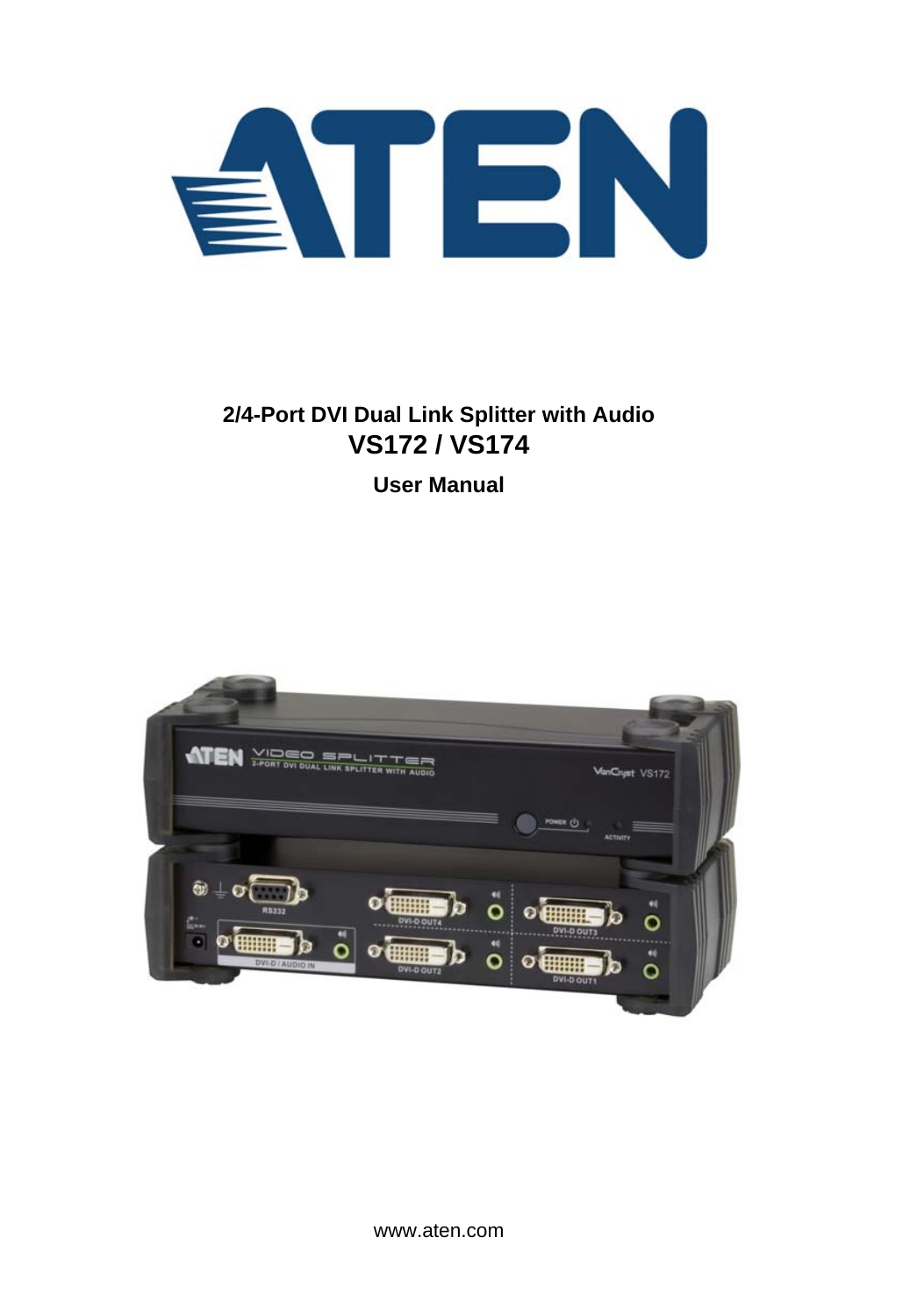# **FCC Information**

Warning: This is a class A product. In a domestic environment this product may cause radio interference in which case the user may be required to take adequate measures.

#### **FEDERAL COMMUNICATIONS COMMISSION INTERFERENCE STATEMENT**

This equipment has been tested and found to comply with the limits for a Class A digital device, pursuant to Part 15 of the FCC Rules. These limits are designed to provide reasonable protection against harmful interference when the equipment is operated in a commercial environment. This equipment generates, uses, and can radiate radio frequency energy and, if not installed and used in accordance with the instruction manual, may cause harmful interference to radio communications. Operation of this equipment in a residential area is likely to cause harmful interference in which case the user will be required to correct the interference at his own expense.

**FCC Caution:** Any changes or modifications not expressly approved by the party responsible for compliance could void the user's authority to operate this equipment.

KC Information: 이 기기는 업무용 (A 급 ) 전자파 적합기기로서 판매자 또는 사용 자는 이점을 주의하시기 바라며 , 가정외의 지역에서 사용하는 것을 목적으로합 니다 .

# **RoHS**

This product is RoHS compliant.

# **SJ/T 11364-2006**

The following contains information that relates to China.

|      | 有毒有害物质或元素 |   |   |     |      |            |
|------|-----------|---|---|-----|------|------------|
| 部件名称 | 铅         | 汞 | 镉 | 六价铬 | 多溴联苯 | 二苯醚<br>多溴二 |
| 电器部件 |           |   |   |     |      |            |
| 机构部件 |           |   |   |     |      |            |

○: 表示该有毒有害物质在该部件所有均质材料中的含量均在SJ/T 11363-2006规定的限量要求之下。

●: 表示符合欧盟的豁免条款,但该有毒有害物质至少在该部件的 某一均质材料中的含量超出SJ/T 11363-2006的限量要求。

X: 表示该有毒有害物质至少在该部件的某一均质材料中的含量超 出SJ/T 11363-2006的限量要求。

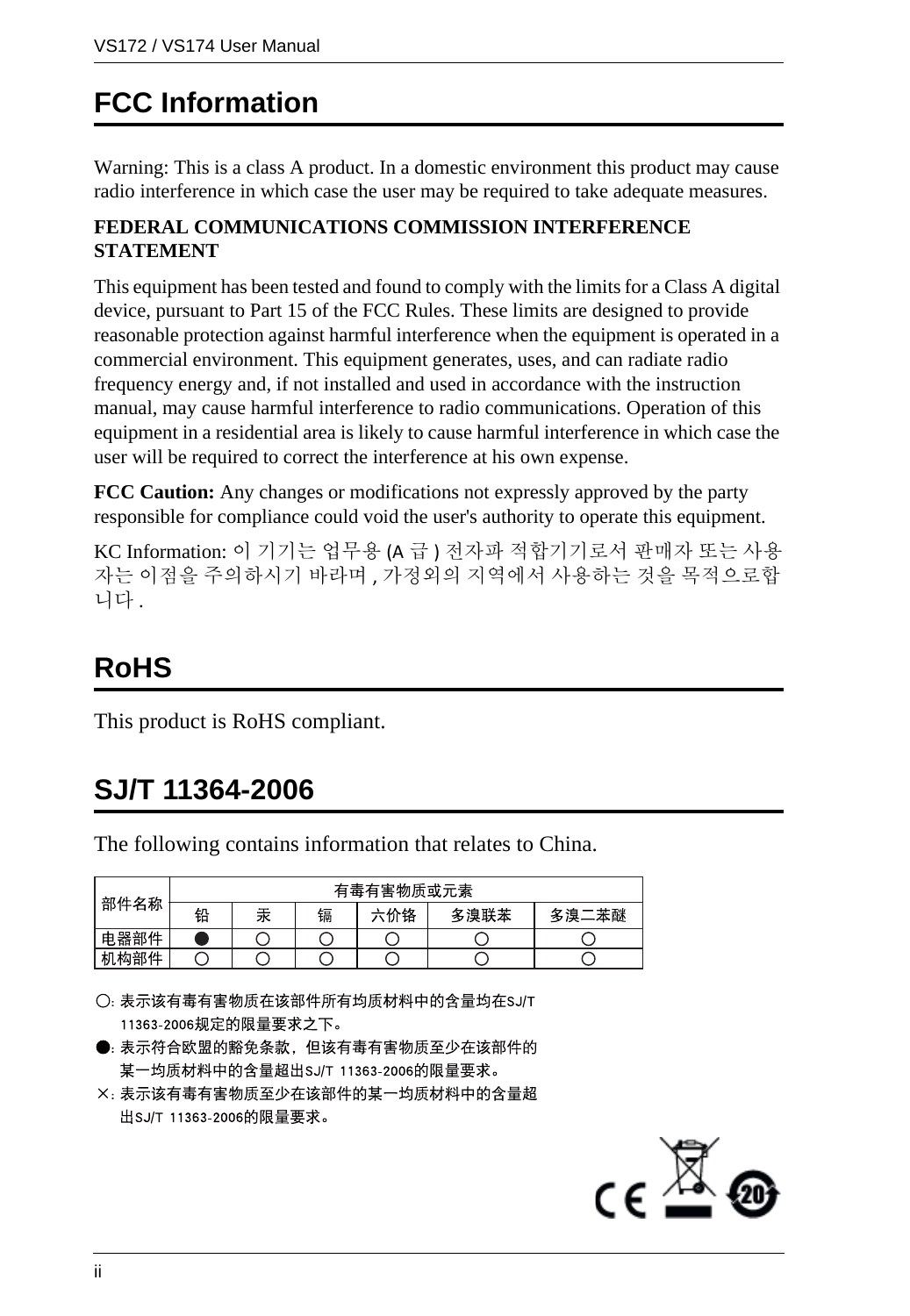## **User Information**

#### **Online Registration**

Be sure to register your product at our online support center:

#### <span id="page-2-0"></span>**Telephone Support**

International 886-2-8692-6959  $China$  86-10-5255-0110 Japan 81-3-5615-5811 Korea 82-2-467-6789 North America 1-888-999-ATEN ext 4988 United Kingdom 44-8-4481-58923

For telephone support, call this number:

### **User Notice**

All information, documentation, and specifications contained in this manual are subject to change without prior notification by the manufacturer. The manufacturer makes no representations or warranties, either expressed or implied, with respect to the contents hereof and specifically disclaims any warranties as to merchantability or fitness for any particular purpose. Any of the manufacturer's software described in this manual is sold or licensed *as is*. Should the programs prove defective following their purchase, the buyer (and not the manufacturer, its distributor, or its dealer), assumes the entire cost of all necessary servicing, repair and any incidental or consequential damages resulting from any defect in the software.

The manufacturer of this system is not responsible for any radio and/or TV interference caused by unauthorized modifications to this device. It is the responsibility of the user to correct such interference.

The manufacturer is not responsible for any damage incurred in the operation of this system if the correct operational voltage setting was not selected prior to operation. PLEASE VERIFY THAT THE VOLTAGE SETTING IS CORRECT BEFORE USE.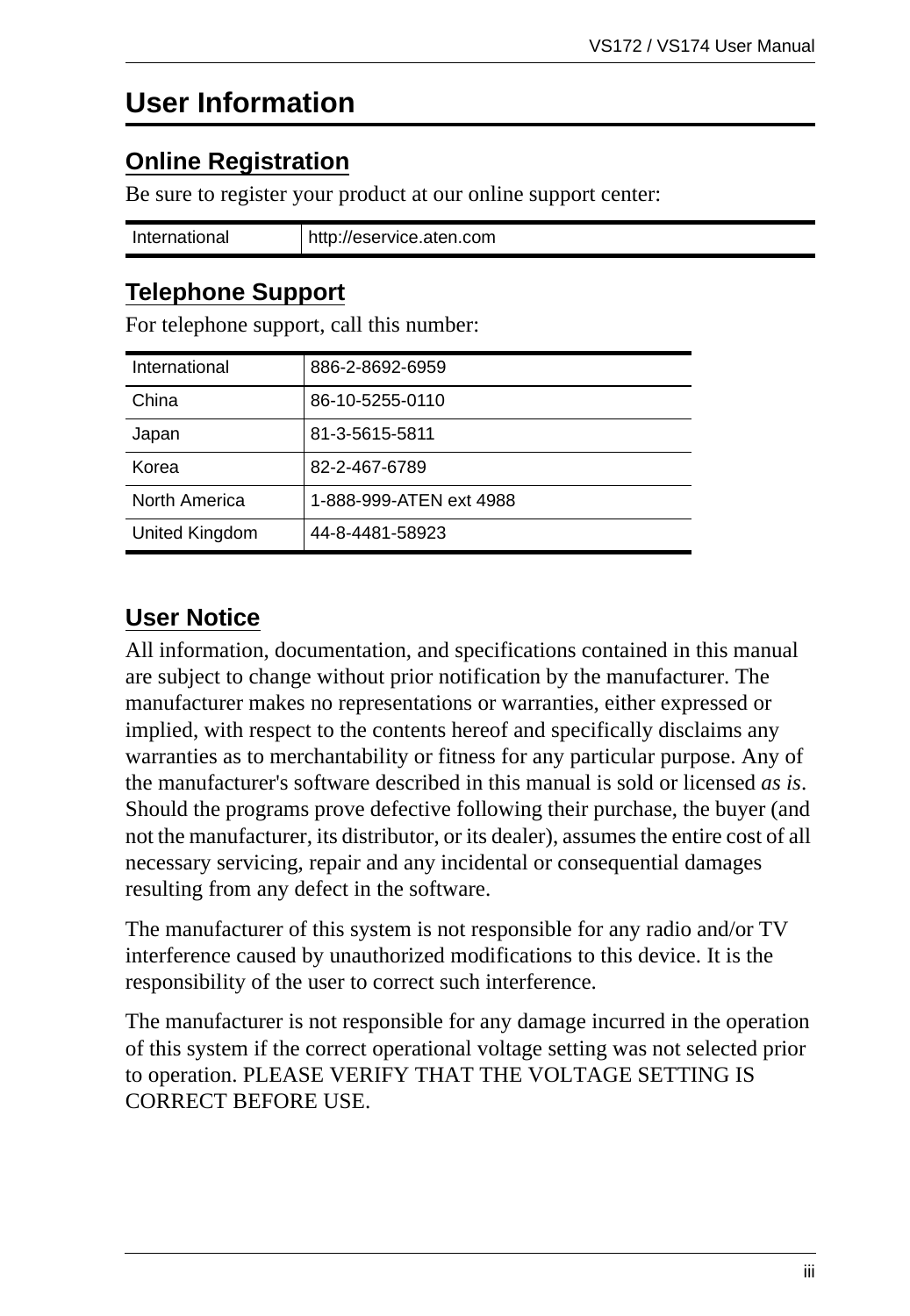### **Package Contents**

The VS172 / VS174 2/4-Port DVI Dual Link Splitter with Audio package consists of:

- 1 VS172 / VS174 2/4-Port DVI Dual Link Splitter with Audio
- 1 Power Adapter
- ◆ 1 User Instructions\*

Check to make sure that all the components are present and that nothing got damaged in shipping. If you encounter a problem, contact your dealer.

Read this manual thoroughly and follow the installation and operation procedures carefully to prevent any damage to the unit, and/or any of the devices connected to it.

**\*** Features may have been added to the VS172 / VS174 since this manual was printed. Please visit our website to download the most up-to-date version.

> © Copyright 2012–2015 ATEN® International Co., Ltd. Manual Date: 2015-02-06

ATEN and the ATEN logo are registered trademarks of ATEN International Co., Ltd. All rights reserved. All other brand names and trademarks are the registered property of their respective owners.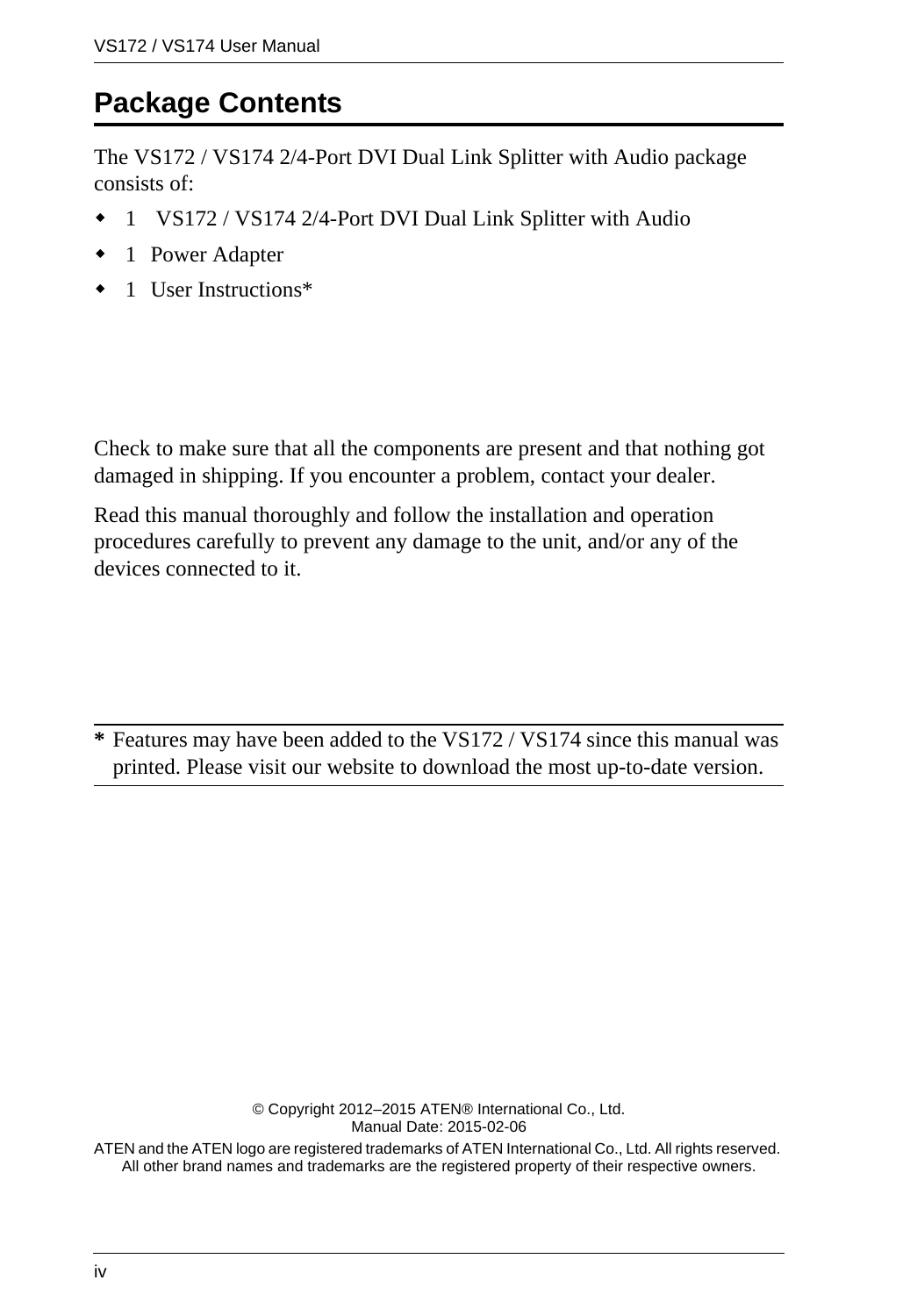# **Contents**

| $\text{Cascading} \dots \dots \dots \dots \dots \dots \dots \dots \dots \dots \dots \dots \dots \dots \dots \dots \dots$ |
|--------------------------------------------------------------------------------------------------------------------------|
|                                                                                                                          |
|                                                                                                                          |
|                                                                                                                          |
|                                                                                                                          |
|                                                                                                                          |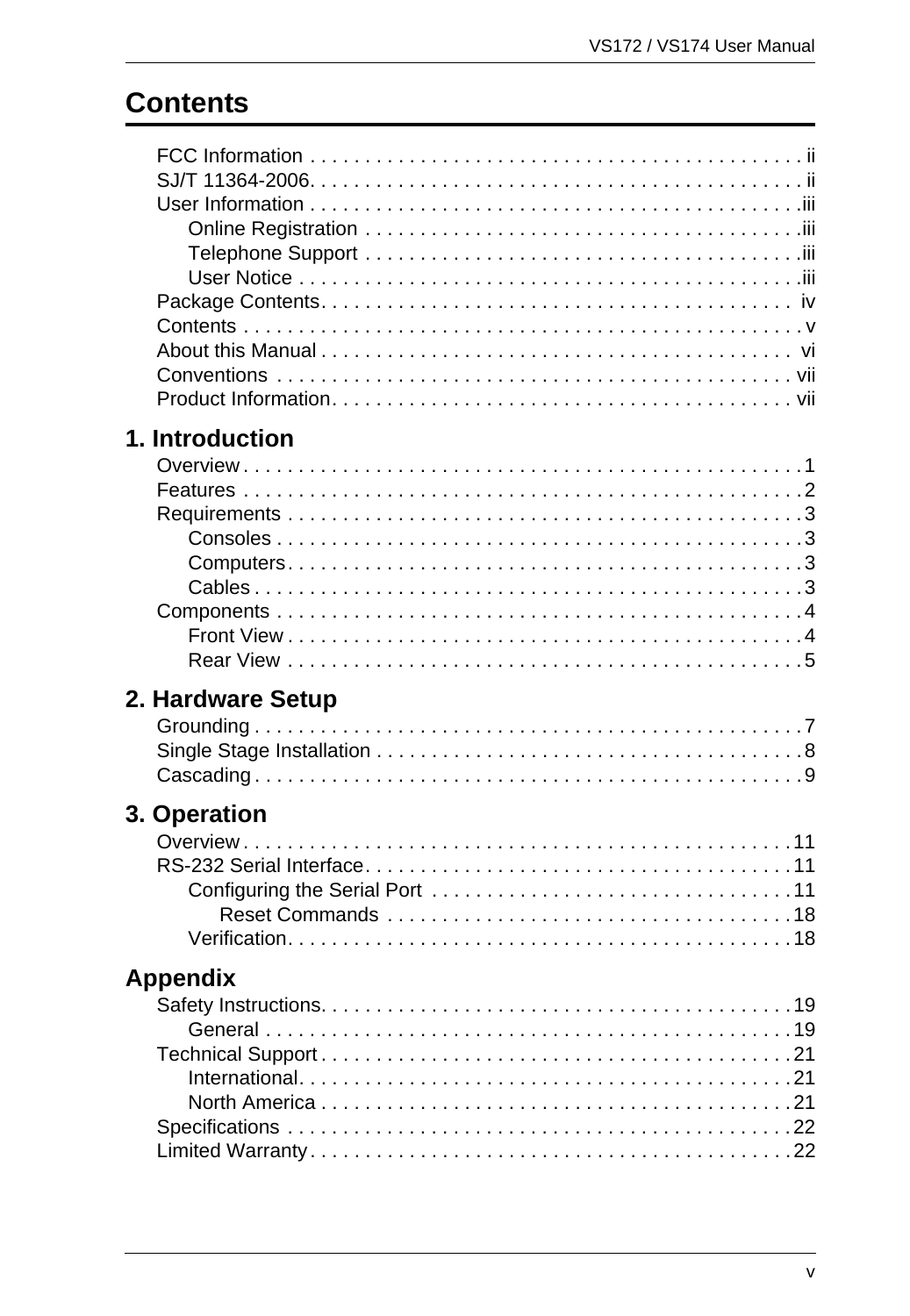# **About this Manual**

This User Manual is provided to help you get the most from your VS172 / VS174 system. It covers all aspects of installation, configuration and operation. An overview of the information found in the manual is provided below.

**Introduction,** introduces you to the VS172 / VS174 system. Its purpose, features and benefits are presented, and its front and back panel components are described.

Hardware Setup, describes how to set up your VS172 / VS174 installation. The necessary steps are provided.

**Operation,** explains the fundamental concepts involved in operating the VS172 / VS174 through the RS-232 serial interface.

**An Appendix,** provides specifications and other technical information regarding the VS172 / VS174.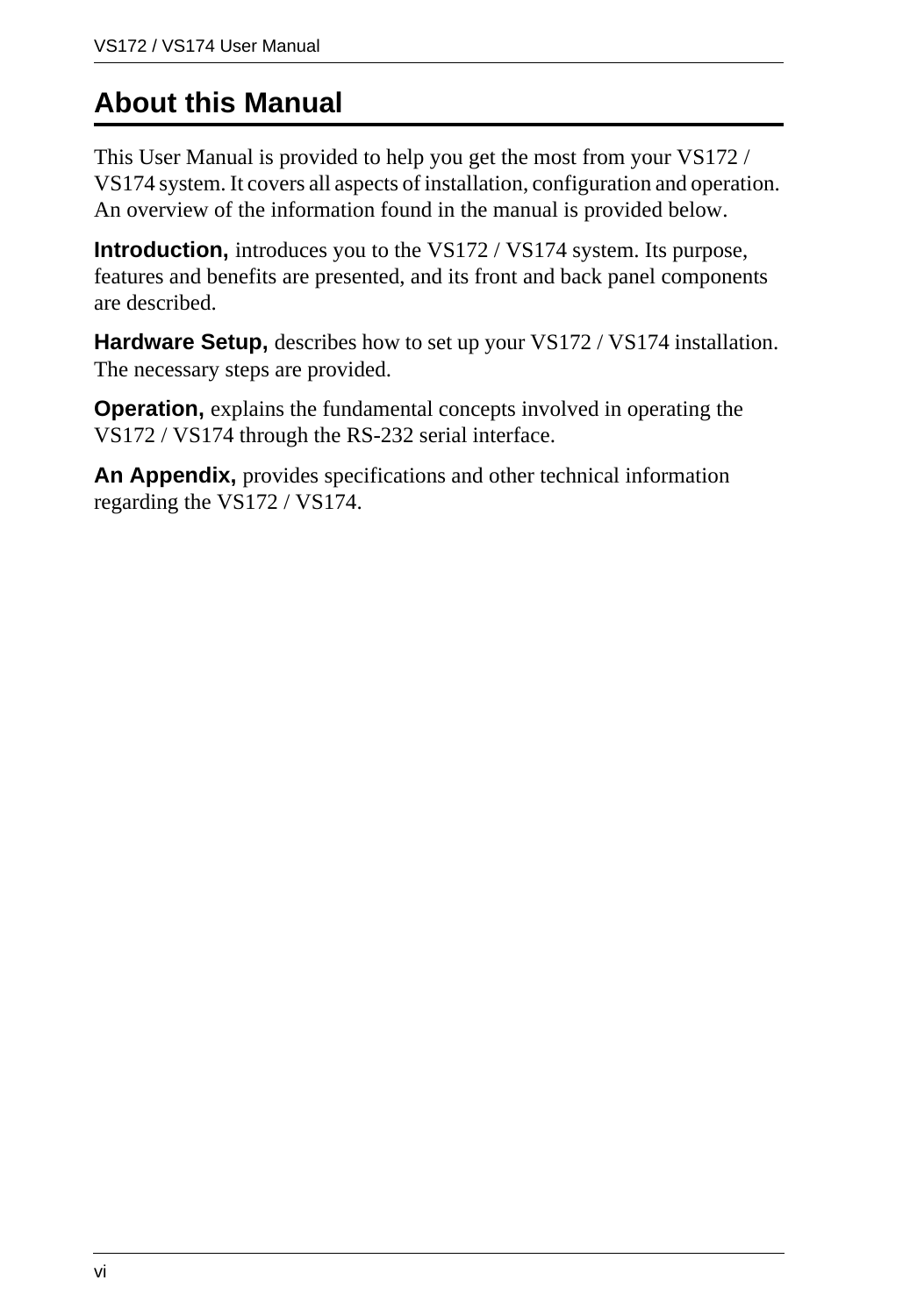# **Conventions**

This manual uses the following conventions:

| Monospaced    | Indicates text that you should key in.                                                                                                                                                                              |
|---------------|---------------------------------------------------------------------------------------------------------------------------------------------------------------------------------------------------------------------|
| H             | Indicates keys you should press. For example, [Enter] means to<br>press the <b>Enter</b> key. If keys need to be chorded, they appear<br>together in the same bracket with a plus sign between them:<br>[Ctrl+Alt]. |
| 1.            | Numbered lists represent procedures with sequential steps.                                                                                                                                                          |
| ٠             | Bullet lists provide information, but do not involve sequential steps.                                                                                                                                              |
| $\rightarrow$ | Indicates selecting the option (on a menu or dialog box, for<br>example), that comes next. For example, Start $\rightarrow$ Run means to<br>open the <i>Start</i> menu, and then select Run.                        |
|               | Indicates critical information.                                                                                                                                                                                     |

### **Product Information**

For information about all ATEN products and how they can help you connect without limits, visit ATEN on the Web or contact an ATEN Authorized Reseller. Visit ATEN on the Web for a list of locations and telephone numbers:

| International | http://www.aten.com     |
|---------------|-------------------------|
| North America | http://www.aten-usa.com |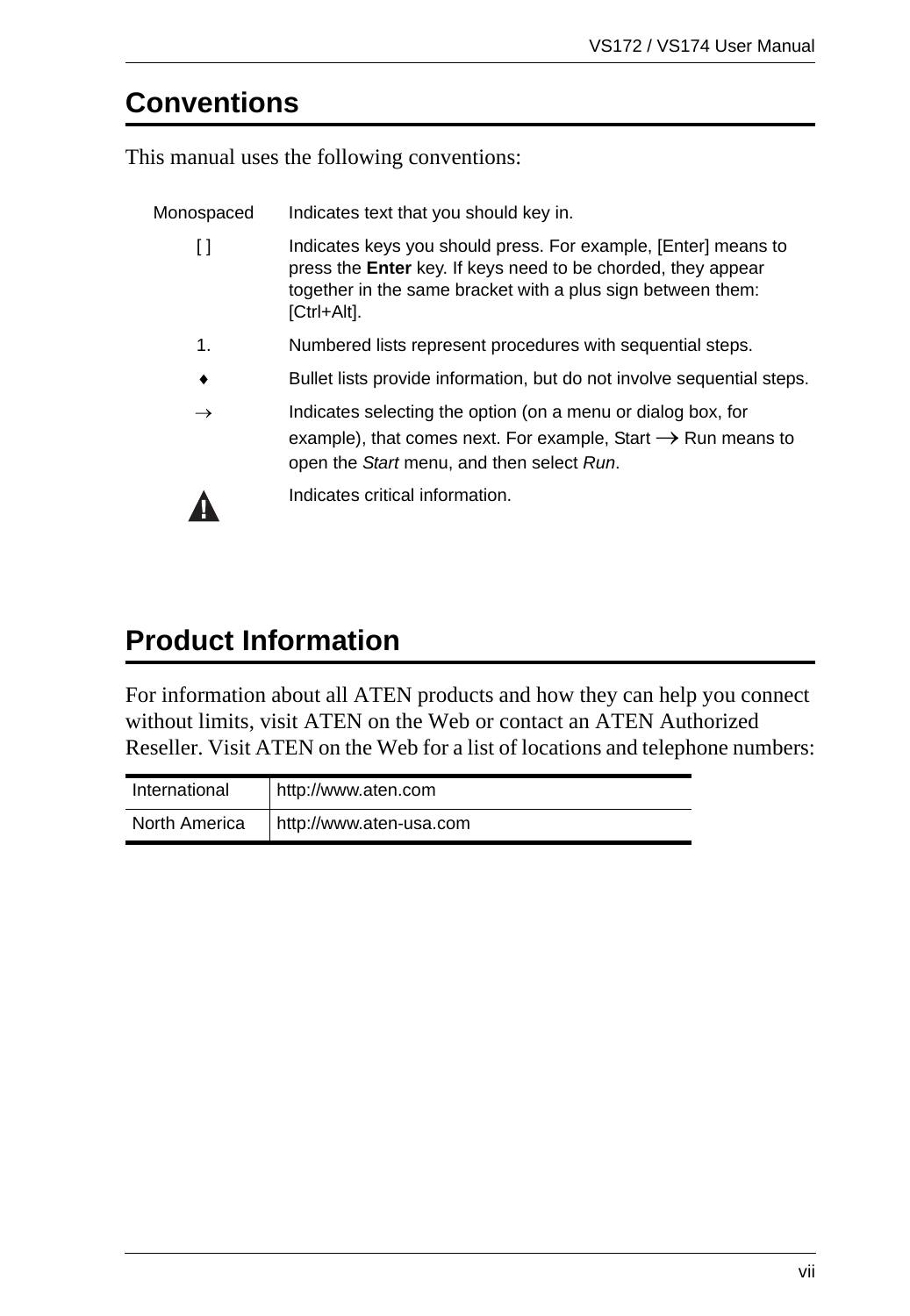#### This Page Intentionally Left Blank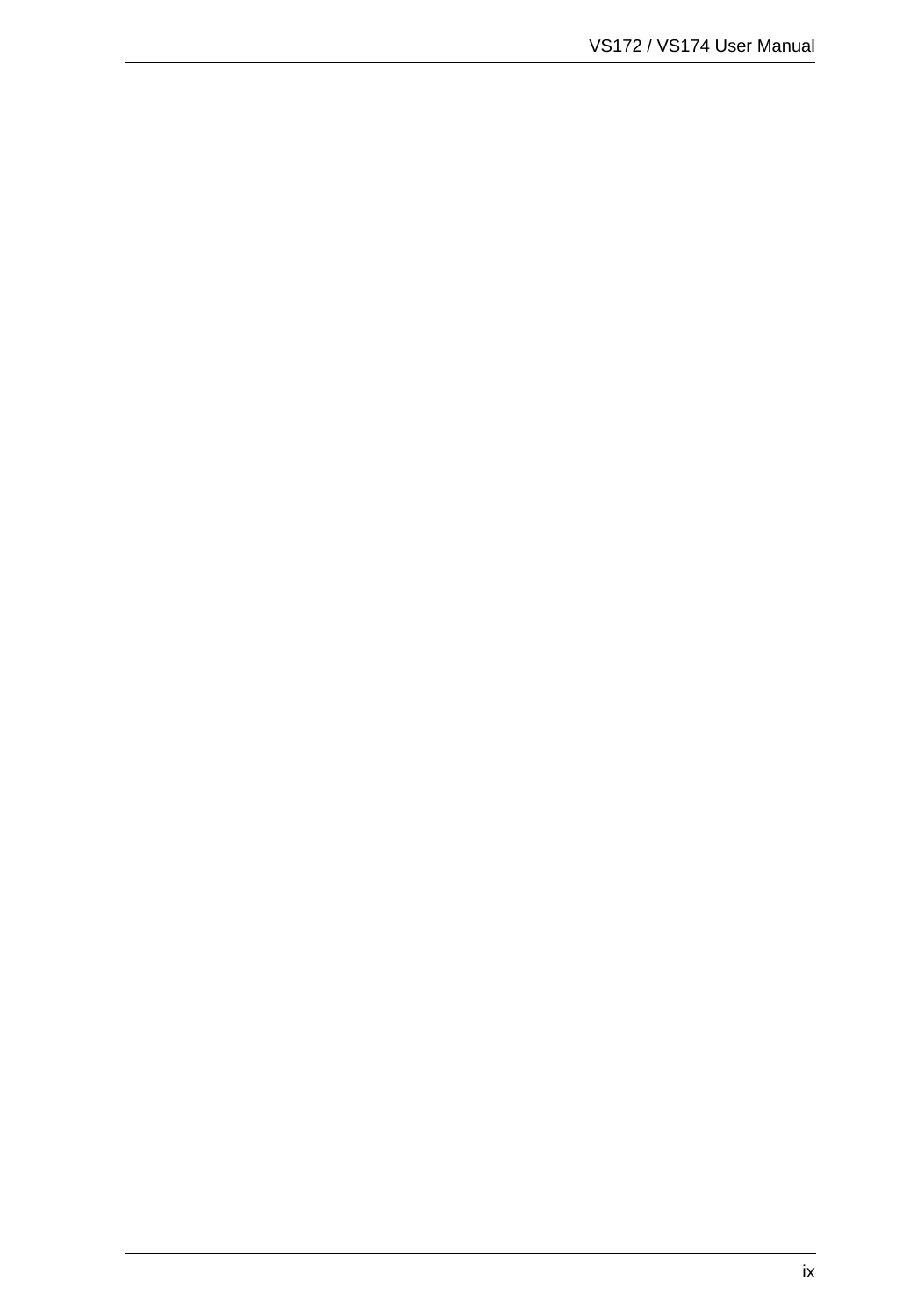# **Chapter 1 Introduction**

### **Overview**

Various industry sectors have come to rely on audio-visual displays to broadcast real-time information, advertise products or conduct trainings. To further extend the reach of these video systems, there is a need for splitters that can multiply the number of screens without affecting video quality.

The 2/4-Port DVI Dual Link Splitter with Audio charts a new direction in multimedia functionality by combining DVI quality video and audio. They take the signals from an audio/video source and replicate them to two (VS172) / four (VS174) audio/video outputs.

This 2-port / 4-port video splitter uses dual link technology, which offers high bandwidth capacity for added transmission power and faster refresh rates, thereby providing better video quality of viewing resolutions up to 2560 x 1600.

The built-in bi-directional RS-232 port on the rear panel allows the splitter to be controlled through a Control Unit, PC, and/or home automation/home theater software package for complete system integration. In addition, you can switch ports, enable/disable EDID mode, mute the audio or upgrade the firmware version locally from one console.

The VS172 / VS174 is easy to operate and can be cascaded to three levels and handle up to 8 (VS172) / 64 monitors (VS174), which makes them the ideal solution for situations such as:

- a) Broadcasting video information to the public (news headlines, stock prices, airline and train schedules, etc.)
- b) Company training facilities
- c) Classroom instruction

The VS172 / VS174 provides the best audio-visual solution for a range of scenarios, from informal situations to corporate presentations.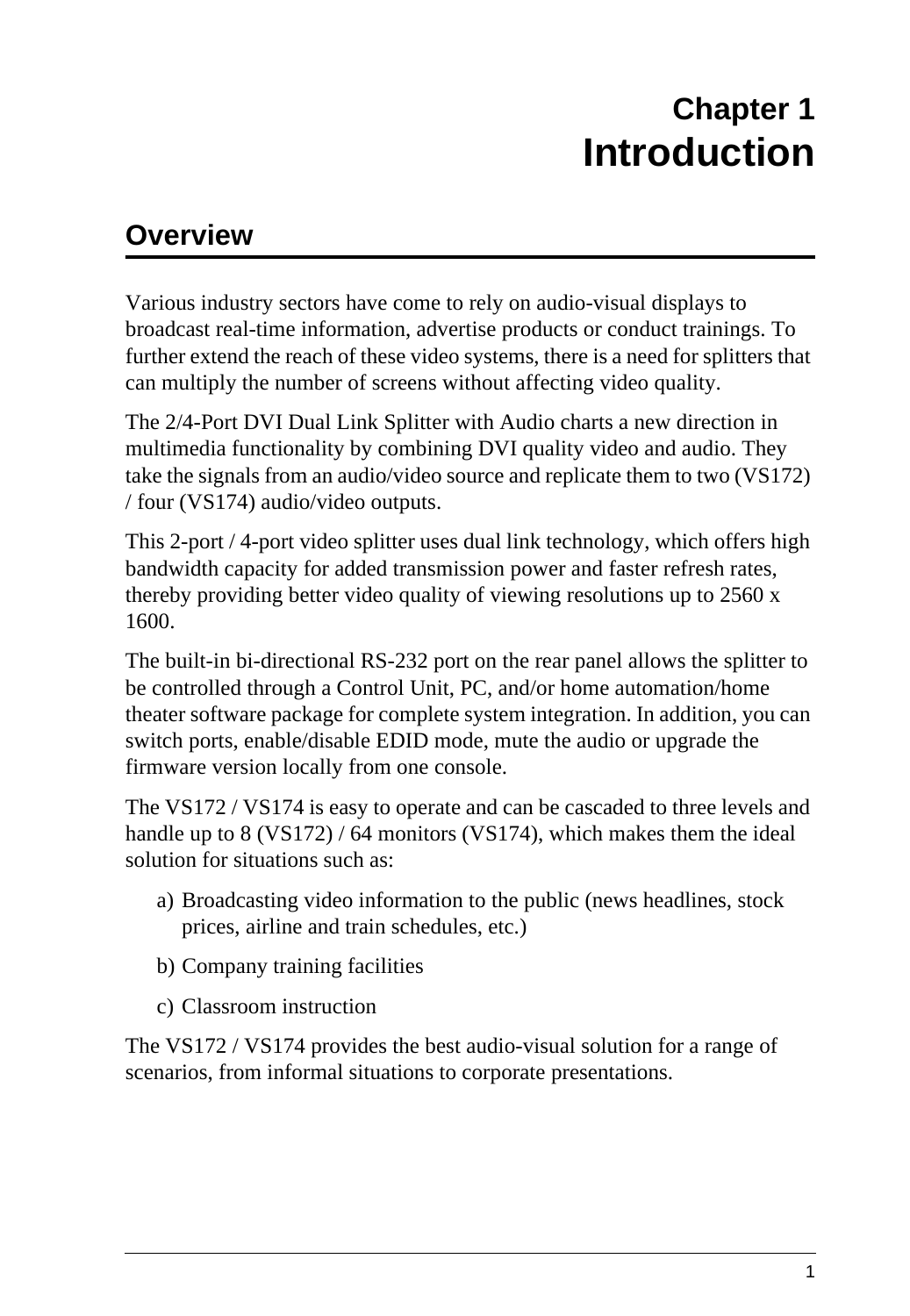### **Features**

- Displays DVI audio/video to multiple DVI-compatible monitors or projectors
- Superior video quality up to 2560 x 1600  $\omega$  60Hz, and 1080P
- Cascadable to 3 levels provides up to  $8/64$  video signals
- Audio enabled
- Features RS-232 serial port for command controls
- RS-232 Chain Control use RS-232 commands to control cascaded devices via a DVI cable
- EDID Expert selects the optimum EDID settings via RS-232

**Note:** 1. The VS172 / VS174 AP and GUI operation instructions can be downloaded from the ATEN website (www.aten.com).

2. HDCP is not supported.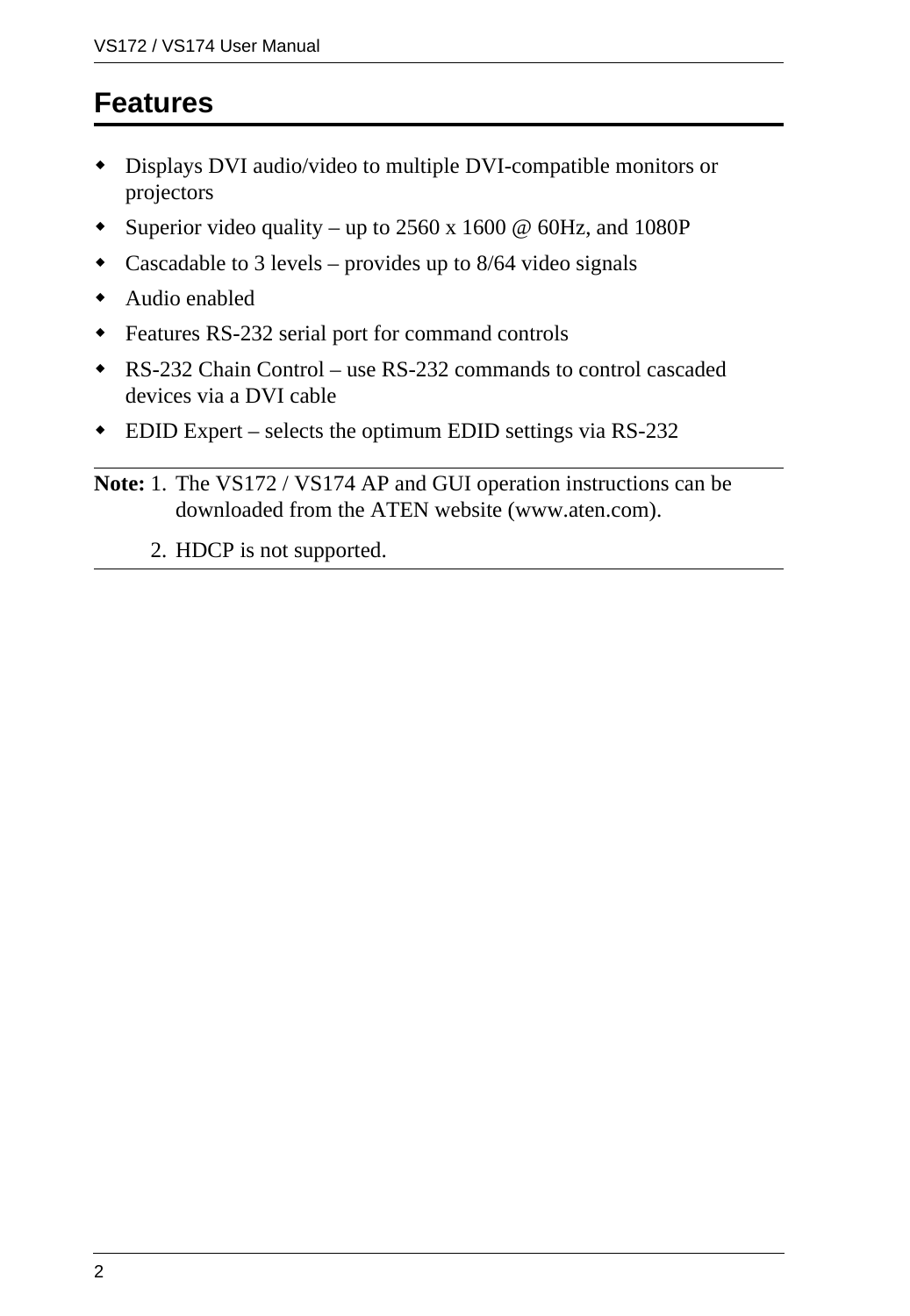### **Requirements**

The following equipment is required for a complete VS172 / VS174 installation:

### **Consoles**

- A DVI display that matches the computer's DVI display card that is capable of the highest resolution that you will be using on the DVI output.
- Speakers for audio output (optional)

### **Computers**

The following equipment must be installed on any computer that acts as a source of DVI content:

A DVI-I or DVI-D display port

An audio out port (optional – for audio accompaniment to the display)

### **Cables**

Two (VS172) or four (VS174) sets of DVI cable are required to properly operate this DVI Switch (not included).

- **Note:** 1. Cables are not included in this package. Since the quality of the display is affected by the quality and the length of the cables, we strongly recommend that you purchase high quality cables. Contact your dealer to purchase the correct cable sets for your switch.
	- 2. There are three types of DVI signals. The cable type must match the type of signal being used by the DVI source and the DVI display.

**Note:** The quality of the display is affected by the quality of the DVI display card. For best results, we recommend you purchase a high quality product.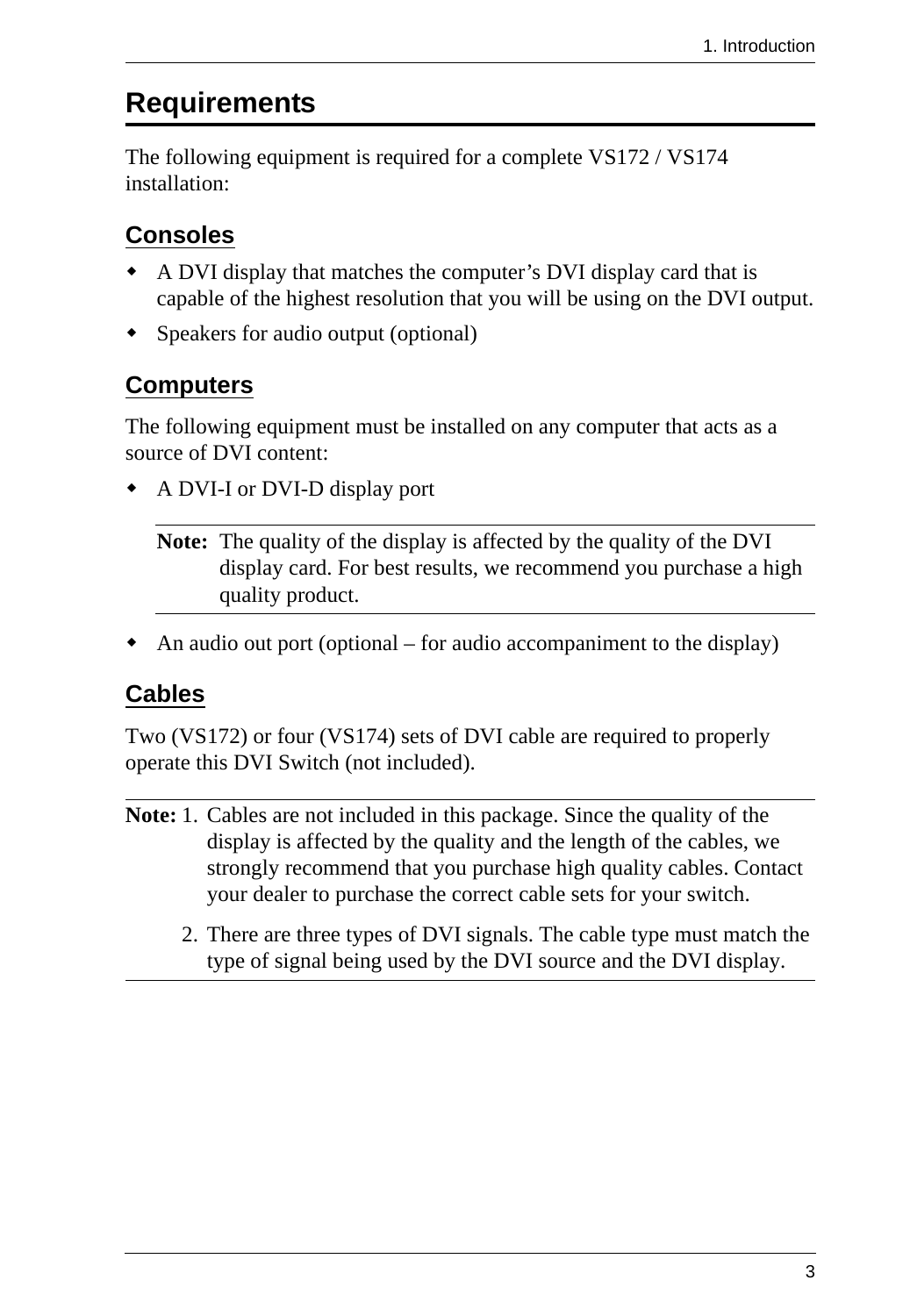## **Components**

### **Front View**



| No.           | <b>Component</b>        | <b>Description</b>                                                                           |
|---------------|-------------------------|----------------------------------------------------------------------------------------------|
|               | Power/Standby<br>button | Use this button to turn on the unit or wake it from standby<br>mode.                         |
| $\mathcal{P}$ | Power LED               | Lights green to indicate that the VS172 / VS174 is receiving<br>power and is up and running. |
|               |                         | Lights orange to indicate that the VS172 / VS174 is in<br>standby mode.                      |
| 3             | <b>Activity LED</b>     | Lights to indicate that there is a working DVI connection to<br>the computer                 |

**Note:** The VS174's front panel is shown on this page. It is similar to the front panel of VS172.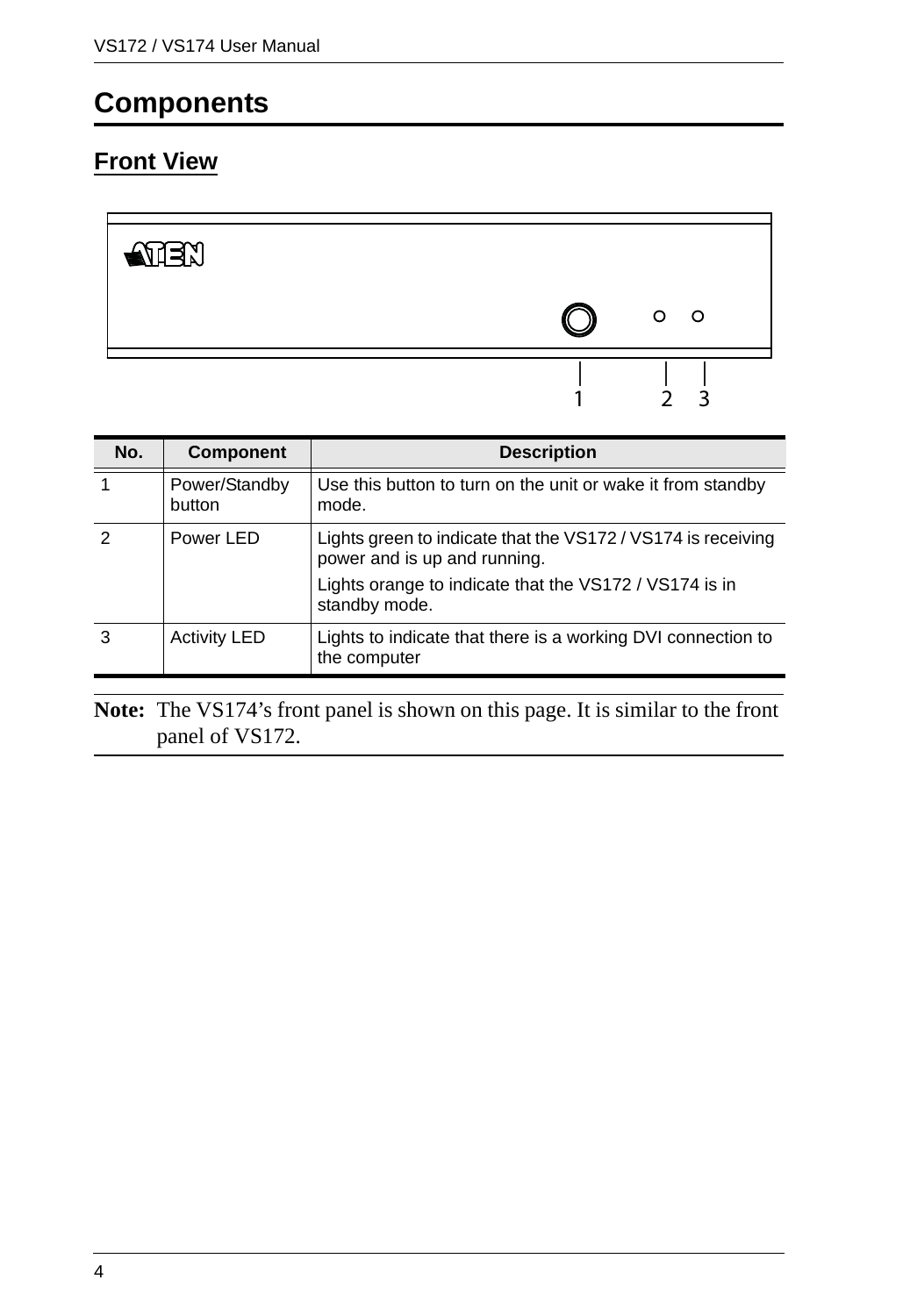### **Rear View**





| No.           | <b>Component</b>      | <b>Description</b>                                                                                                                                                    |
|---------------|-----------------------|-----------------------------------------------------------------------------------------------------------------------------------------------------------------------|
| $\mathbf{1}$  | Power Jack            | The power adapter cable plugs in here.                                                                                                                                |
| $\mathcal{P}$ | A/V Input<br>Section  | The cables from your source device's DVI video and<br>speaker ports plug in here.                                                                                     |
| 3             | A/V Output<br>Section | The cables from your DVI monitors and speakers plug in<br>here.                                                                                                       |
| 4             | Groundina             | The grounding wire (used to ground the unit) attaches here.<br>Note: The grounding wire is not included in this package.<br>Contact your dealer for more information. |
| 5             | RS-232 Serial<br>Port | This is the serial remote port for output source selection and<br>high-end system control, including firmware upgrade.                                                |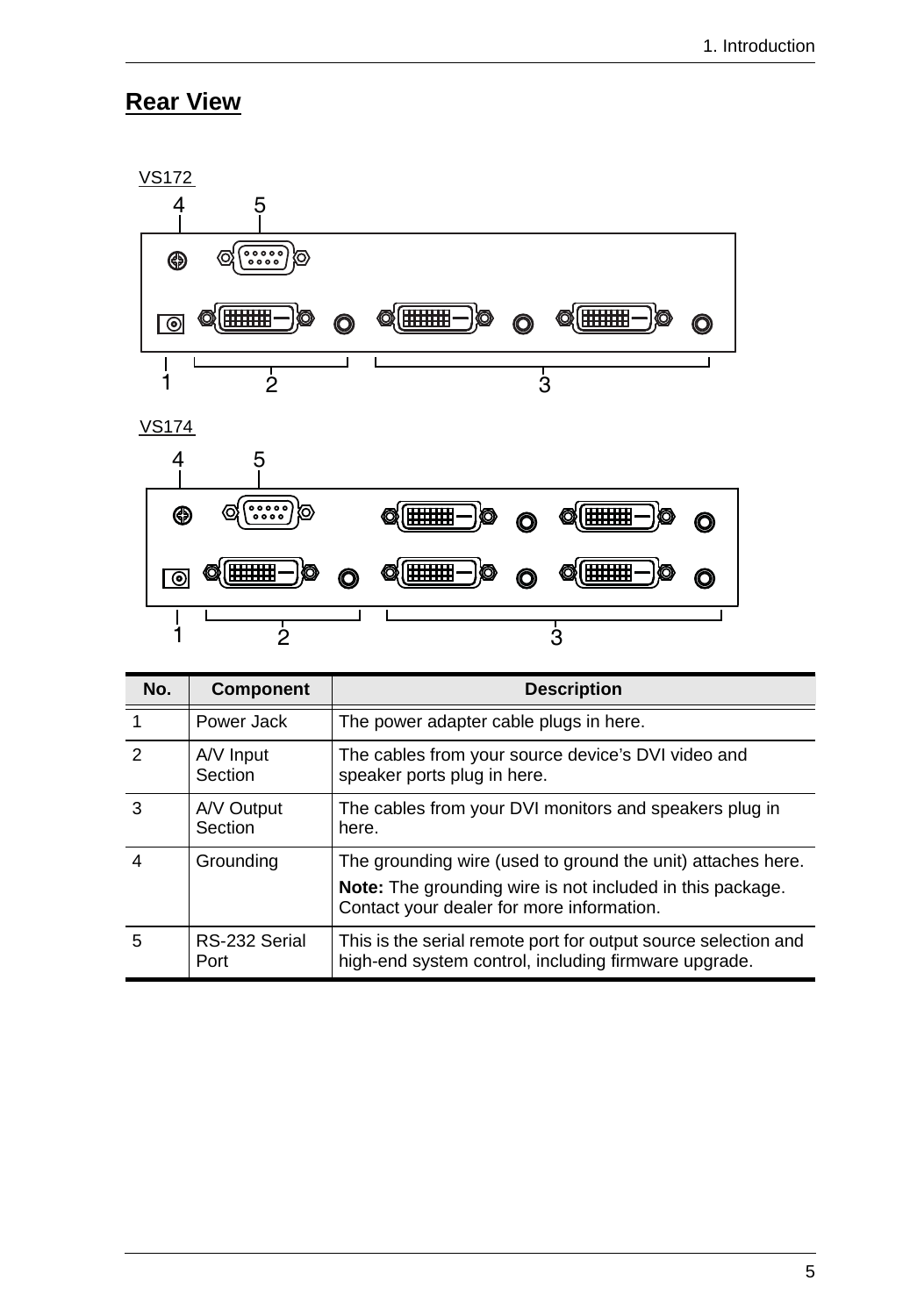This Page Intentionally Left Blank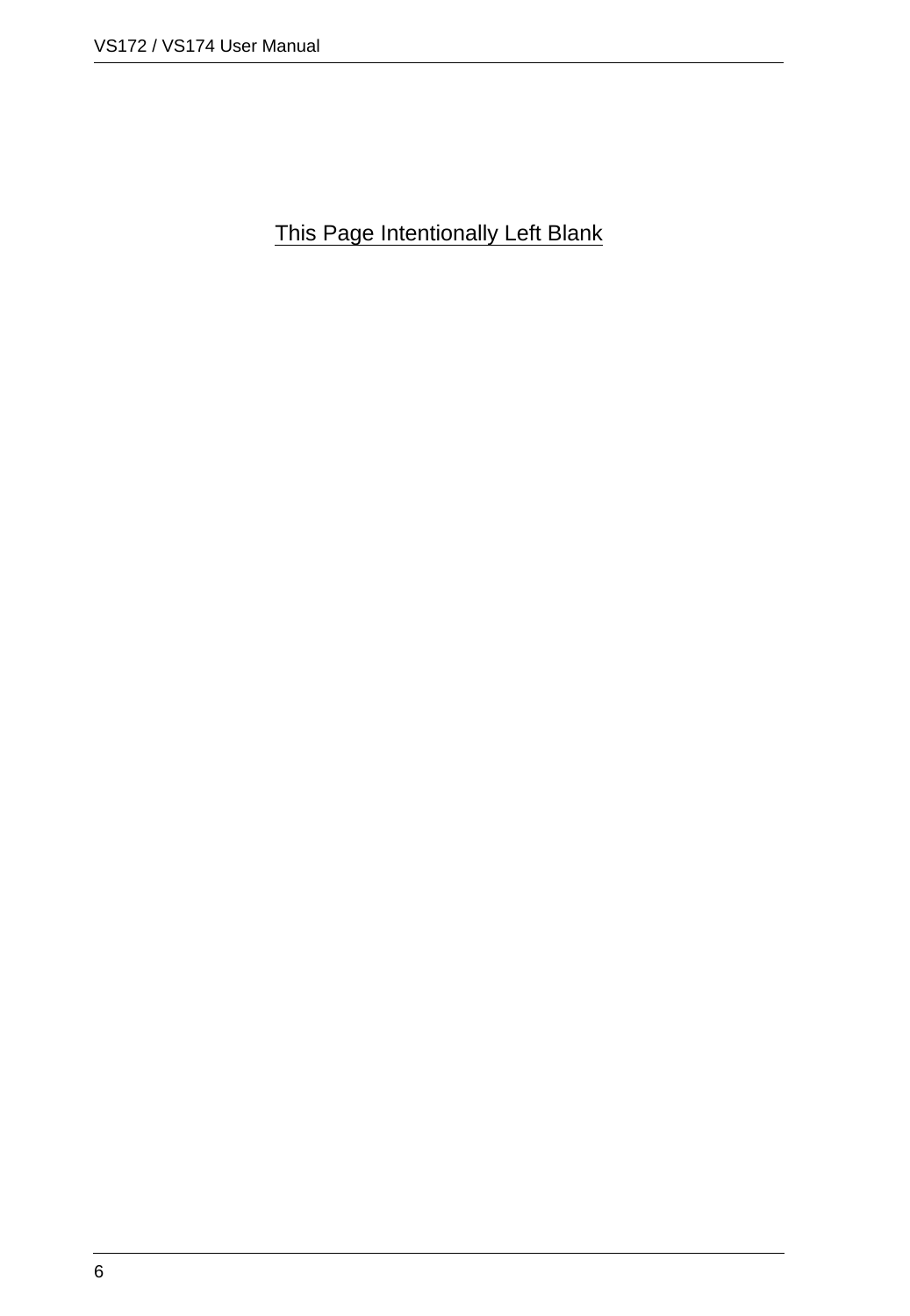# **Chapter 2 Hardware Setup**



- 1. Important safety information regarding the placement of this device is provided on [page 19](#page-27-0). Please review it before proceeding.
- 2. Make sure that the power to all devices connected to the installation are turned off.
- 3. Make sure that all devices you will be installing are properly grounded.

# **Grounding**

To prevent damage to your installation it is important that all devices are properly grounded.

- 1. Use a grounding wire to ground the VS172 / VS174 by connecting one end of the wire to the grounding terminal, and the other end of the wire to a suitable grounded object.
- 2. Make sure that the computer(s)/device(s) that the VS172 / VS174 connects to are properly grounded.

**Note:** The grounding wire is not included in the package. Please contact your dealer for the appropriate cable.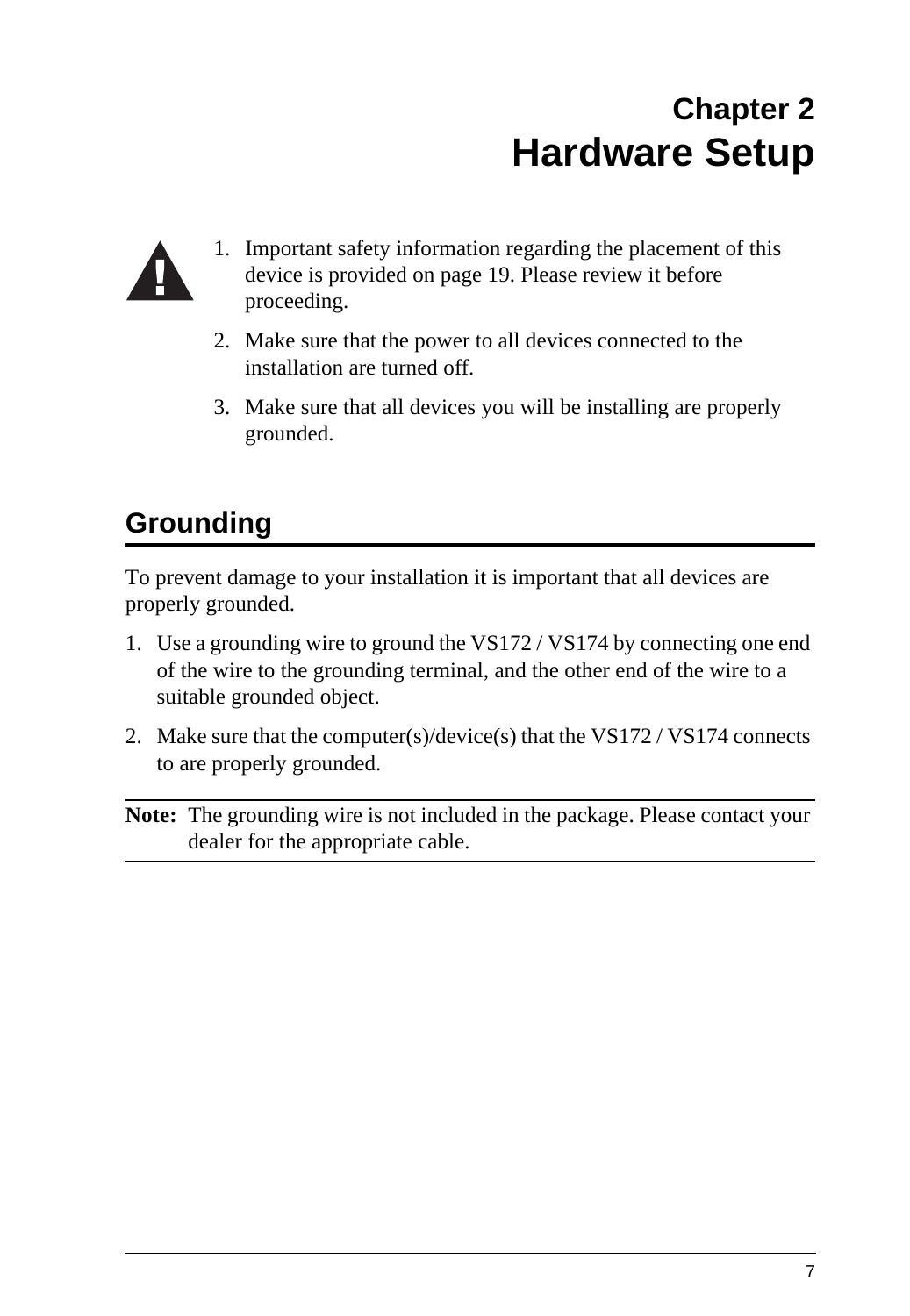# **Single Stage Installation**

Refer to the installation diagram (the numbers in the diagram correspond to the numbers of the steps) and do the following:

- 1. Use a male-to-male DVI cable to connect your source device's DVI port to the VS172 / VS174's Video In port.
- 2. Use a male-to-male audio cable to connect your source device's speaker port to the VS172 / VS174's Audio In port.
- 3. Plug your DVI monitors and speakers into the A/V Out ports.
- 4. (Optional) To edit the VS172 / VS174 system settings through the RS-232 port, connect the hardware / software controller here.
- 5. Plug the power adapter that came with your switch into an AC power source, then plug the power adapter cable into the switch's Power Jack



**Note:** The 4-port VS174 panel images are used for illustrations throughout this manual.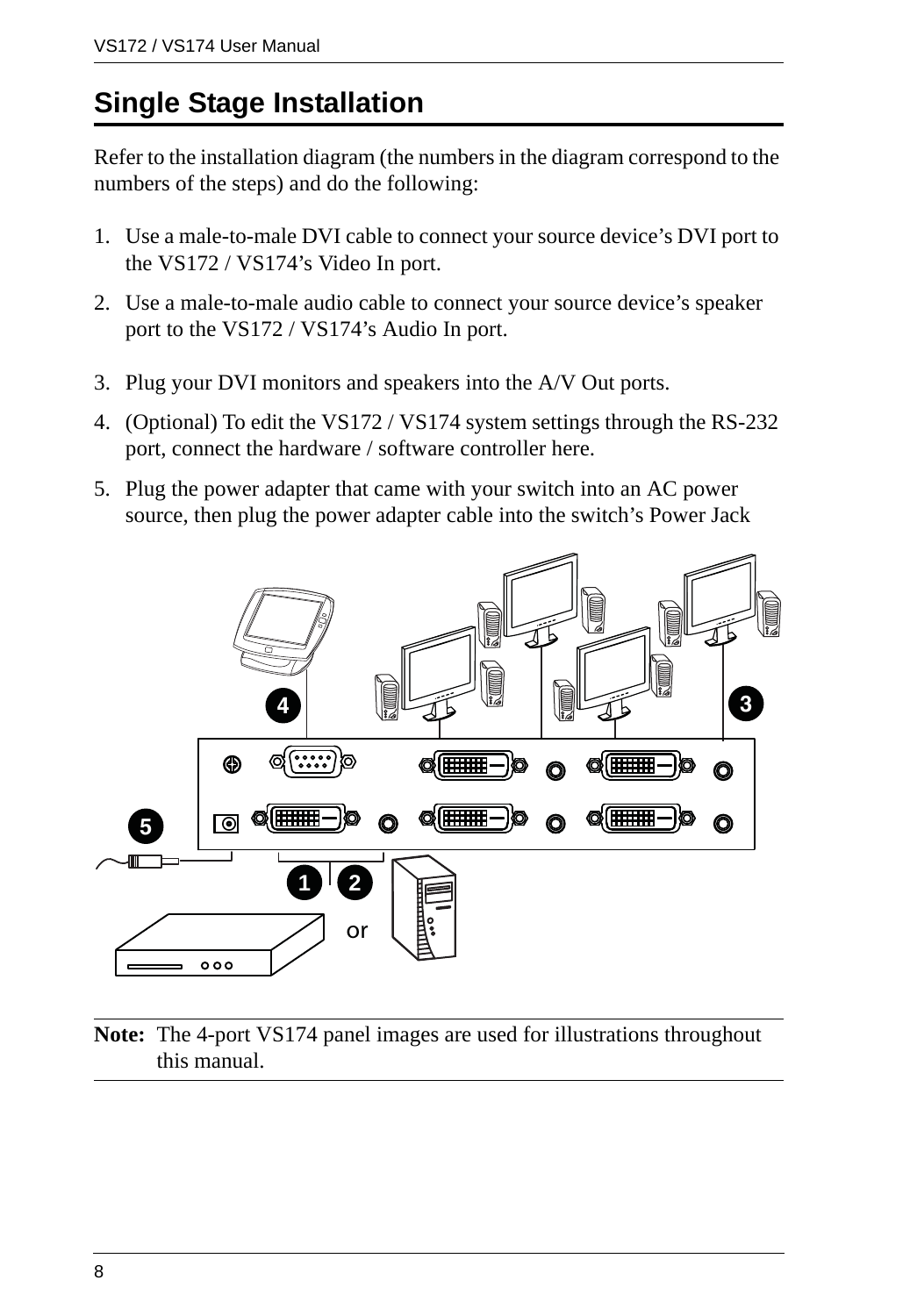## **Cascading**

To provide even more audio/video display, additional units can be cascaded from the VS172 / VS174's A/V Out ports. Simply use additional male to male DVI and audio cables to connect an A/V Out port on the parent splitter to the A/V In port of the child splitter.

Recommended distances between devices in all cascade levels/stages for transmitting a high resolution signal are as follows:

Source to VS172 / VS174: 1.8 m

VS172 / VS174 to VS172 / VS174: 5 m

VS172 / VS174 to display: 5 m

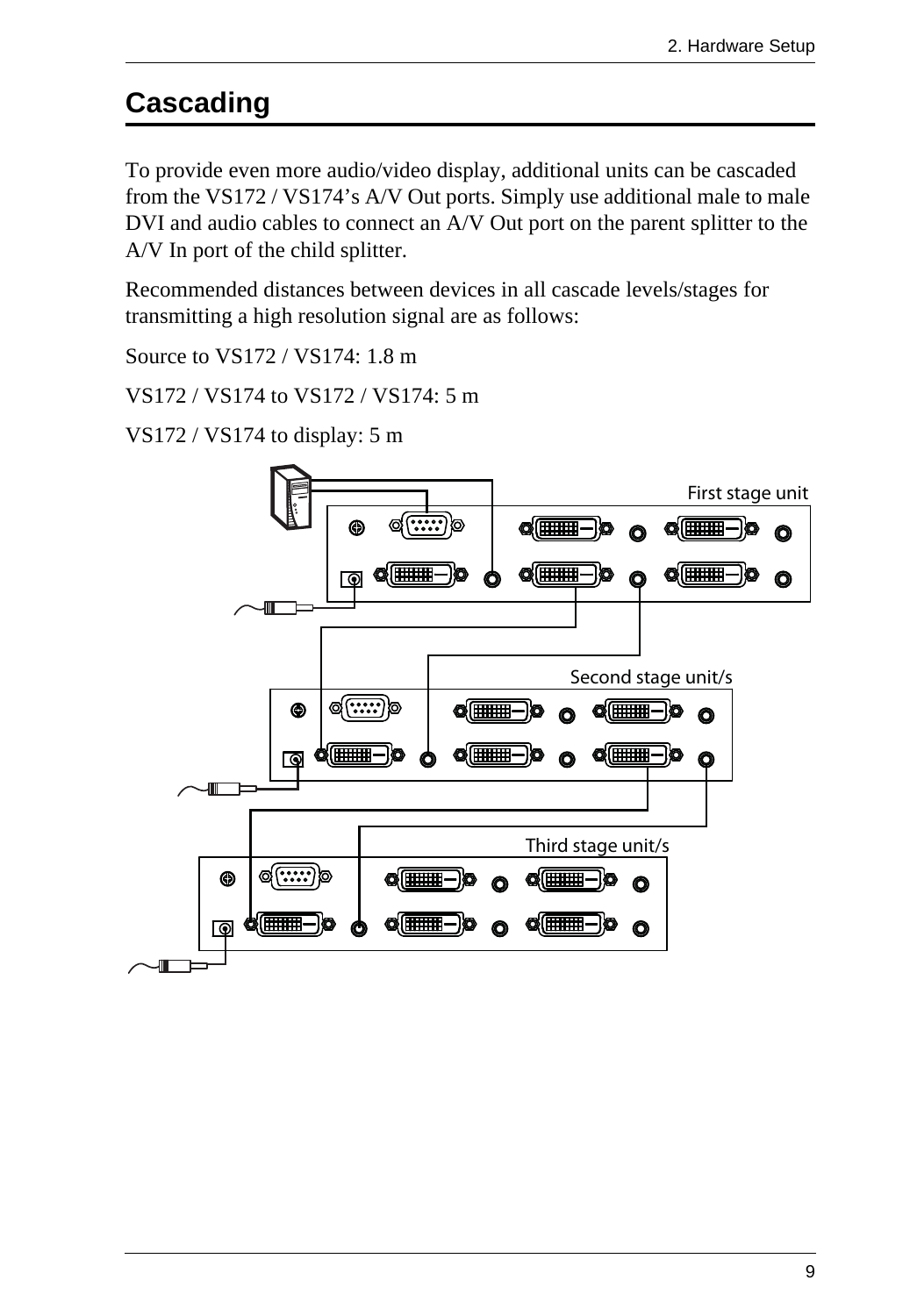This Page Intentionally Left Blank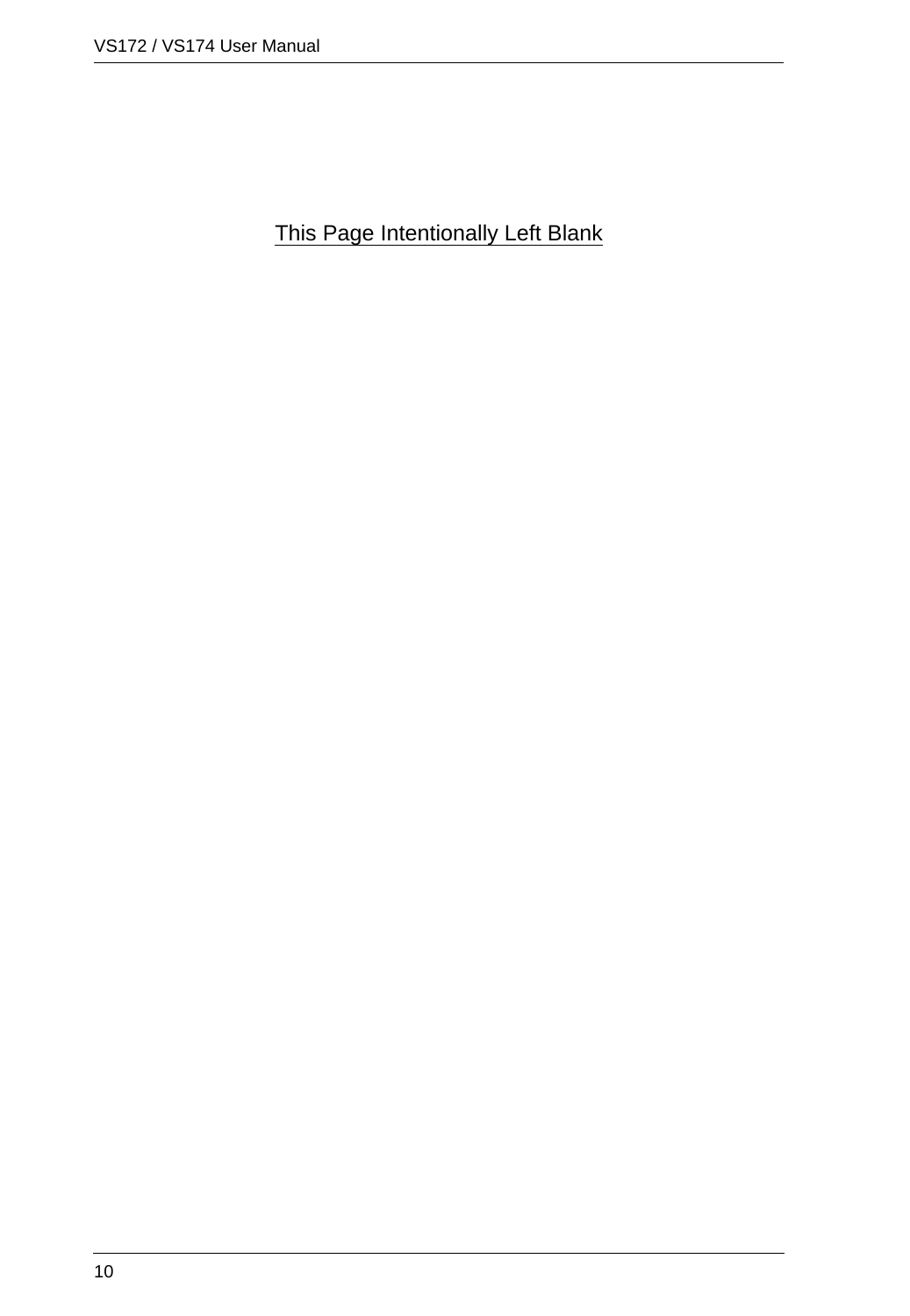# **Chapter 3 Operation**

### **Overview**

The 2/4-Port DVI Dual Link Splitter with Audio offers easy and flexible source device selection through the RS-232 serial interface.

# **RS-232 Serial Interface**

The VS172 / VS174's built-in bi-directional RS-232 serial interface allows system control through a high-end controller, such as a PC or home automation/home theater software.

### **Configuring the Serial Port**

The controller's serial port should be configured as follows:

| <b>Baud Rate</b>    | 19200 |
|---------------------|-------|
| Data Bits           | 8     |
| Parity              | None  |
| <b>Stop Bits</b>    |       |
| <b>Flow Control</b> | None  |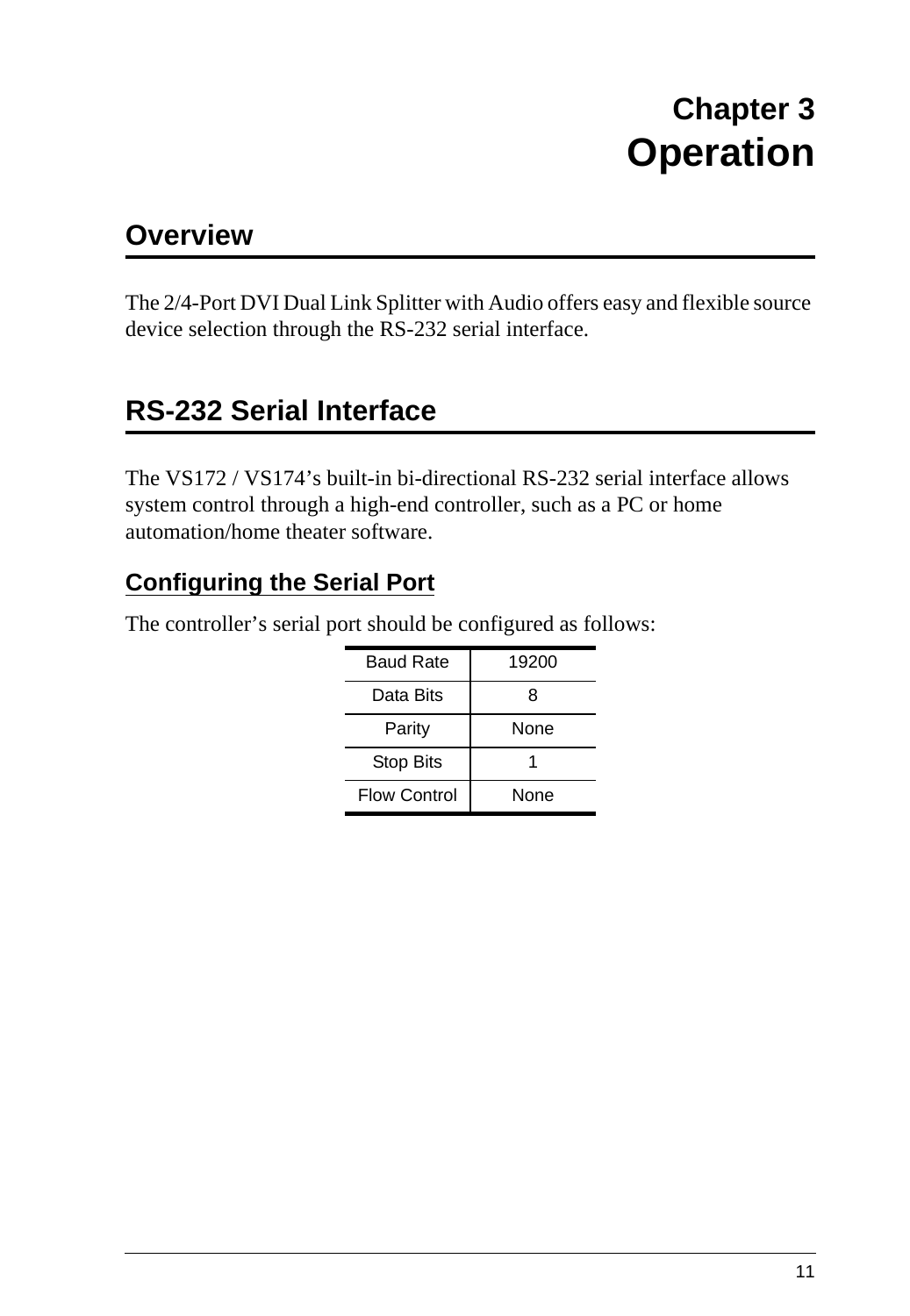#### **Switch Port Commands**

The formula for Switch Port commands are as follows:

Switch Command + Output + Port + Control [Enter]

For example, to switch output port to port 02, type the following:

sw o02 on [Enter]

The following tables show the possible values and formats for the **Output** command, **Port** number and **Control**:

| Command | <b>Description</b>         |
|---------|----------------------------|
| SW      | Switch command             |
|         |                            |
| Output  | <b>Description</b>         |
| ი       | Output command             |
|         |                            |
| Port    | <b>Description</b>         |
| уу      | 01-04 port (default is 01) |
| ÷       | All output ports           |
|         |                            |
| Control | <b>Description</b>         |
| on      | Turn on the VS172 / VS174  |
| off     | Turn off the VS172 / VS174 |

**Note:** Each command string can be separated with a space. The Port command string can be skipped and the default value will be used.

| Command | Output | <b>Port</b> | Control | Enter          | <b>Description</b>                       |
|---------|--------|-------------|---------|----------------|------------------------------------------|
| SW      | o      | yу          | on      | <b>[Enter]</b> | Turn on (Display out) for output<br>port |
| SW      | O      | yу          | off     | <b>IEnterl</b> | Turn off (No output) for output port     |
| SW      | O      | $\star$     | on      | <b>[Enter]</b> | Turn on (Display out) for all ports      |
| SW      | O      | $\star$     | off     | <b>Enterl</b>  | Turn off (No output) for all ports       |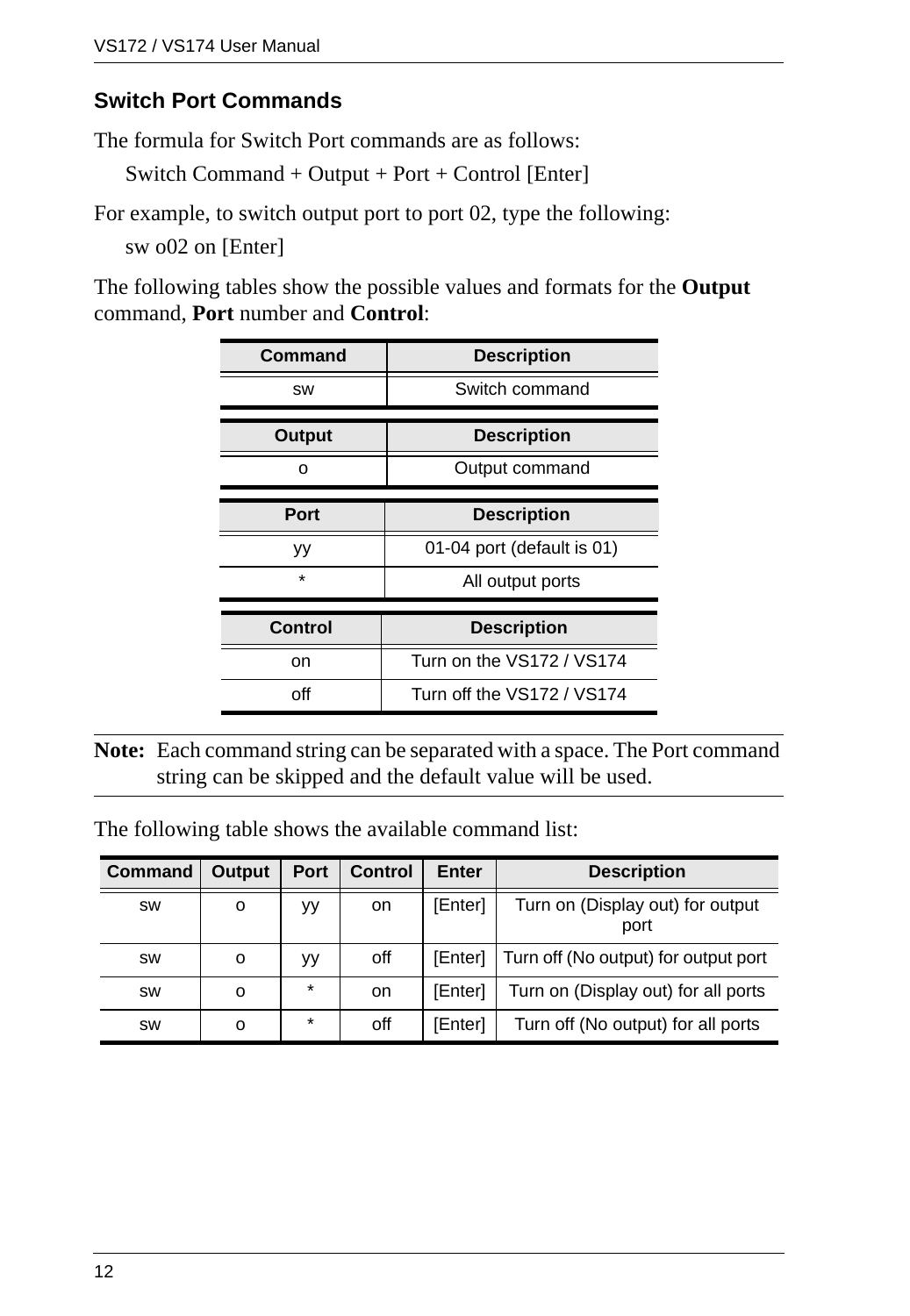#### **Command for Cascaded Splitters**

Serial port commands for cascaded splitters require identifying the chain of ports to which the target device is connected. The formula for Switch Port commands are as follows:

Switch Command + Output + Port + Port at first stage + Port at second stage + Control [Enter]



For the example above, the command for switching to the target output Port 1 of the splitter connected to Port 1 at the second stage of the cascade, which, in turn, is connected to output Port 2 at the first stage unit, is as follows:

```
sw o01-02-01 on [Enter]
```
This cascade command format is applied to *Mute Commands*, page 15, *Read Commands*, page 17, and *[Reset Commands](#page-26-0)*, page 18. However, this is not applicable to EDID commands, which apply only to the first stage unit splitter, as well as the Firmware commands.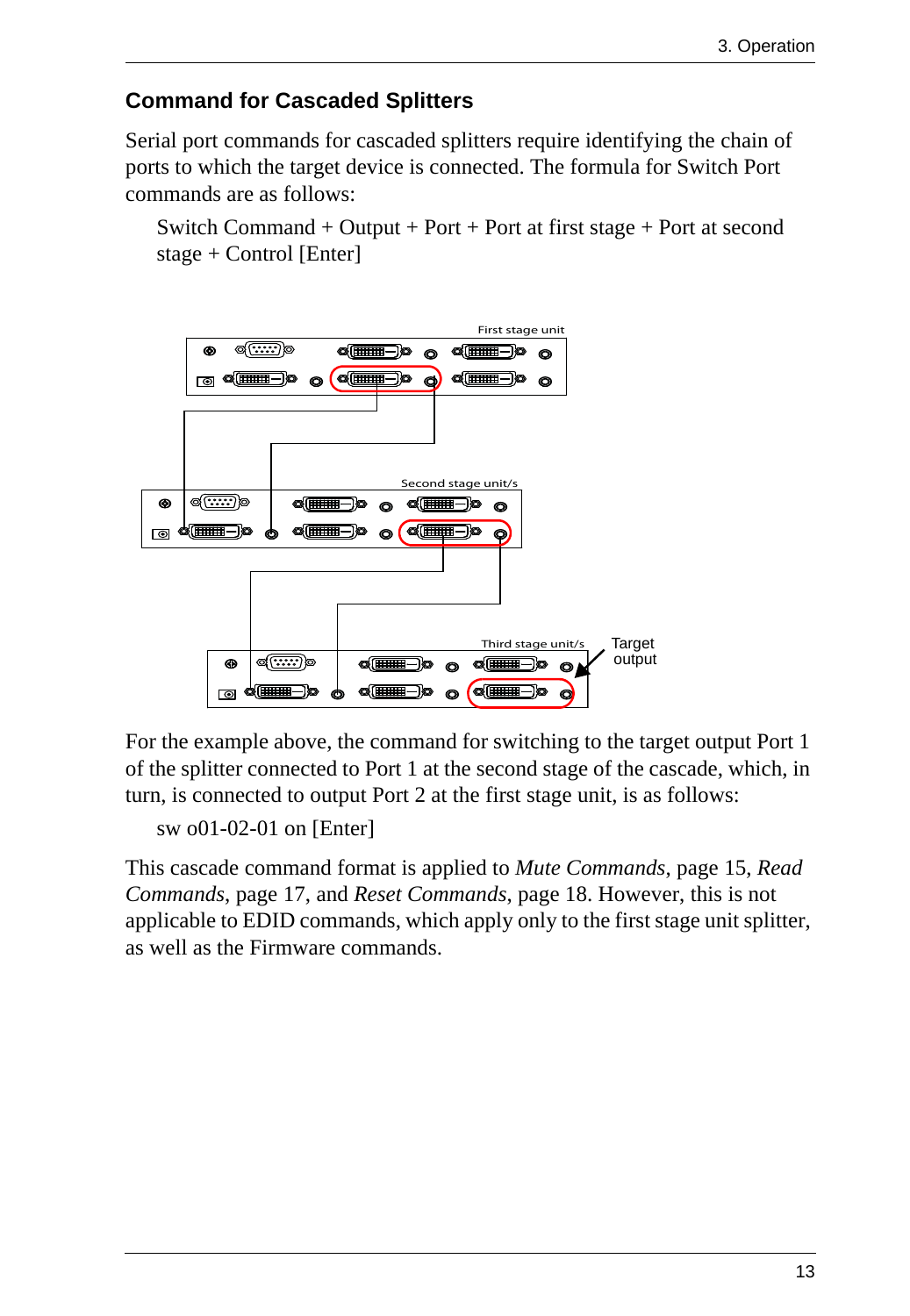#### **EDID Commands**

Extended Display Identification Data (EDID) is a data format that contains a display's basic information and is used to communicate with the video source/ system. You can set up which EDID mode the VS172 / VS174 uses with the following command:

EDID Command + Control [Enter]

The EDID commands work only for the first stage unit when cascading VS172 / VS174 units.

The following tables show the possible values and formats for the **Control** command:

| Command | <b>Description</b>                                                                                              |
|---------|-----------------------------------------------------------------------------------------------------------------|
| edid    | Enable EDID selection                                                                                           |
| Control | <b>Description</b>                                                                                              |
| port1   | Implement the EDID of the connected<br>display to Port 1, and pass it to the<br>video source (default)          |
| auto    | Implement the EDID of all connected<br>displays. The VS172 / VS174 uses the<br>best resolution for all displays |
| default | Implement ATEN's default EDID                                                                                   |

| <b>Command</b> | Control | Enter   | <b>Description</b>                                                                                                            |
|----------------|---------|---------|-------------------------------------------------------------------------------------------------------------------------------|
| edid           | port1   | [Enter] | The EDID from Port 1 is passed to the<br>video source                                                                         |
| edid           | auto    | [Enter] | The VS172 / VS174 implements the EDID<br>of all connected displays and uses the best<br>resolution for all displays (default) |
| edid           | default | [Enter] | ATEN's default EDID is passed to the video<br>source                                                                          |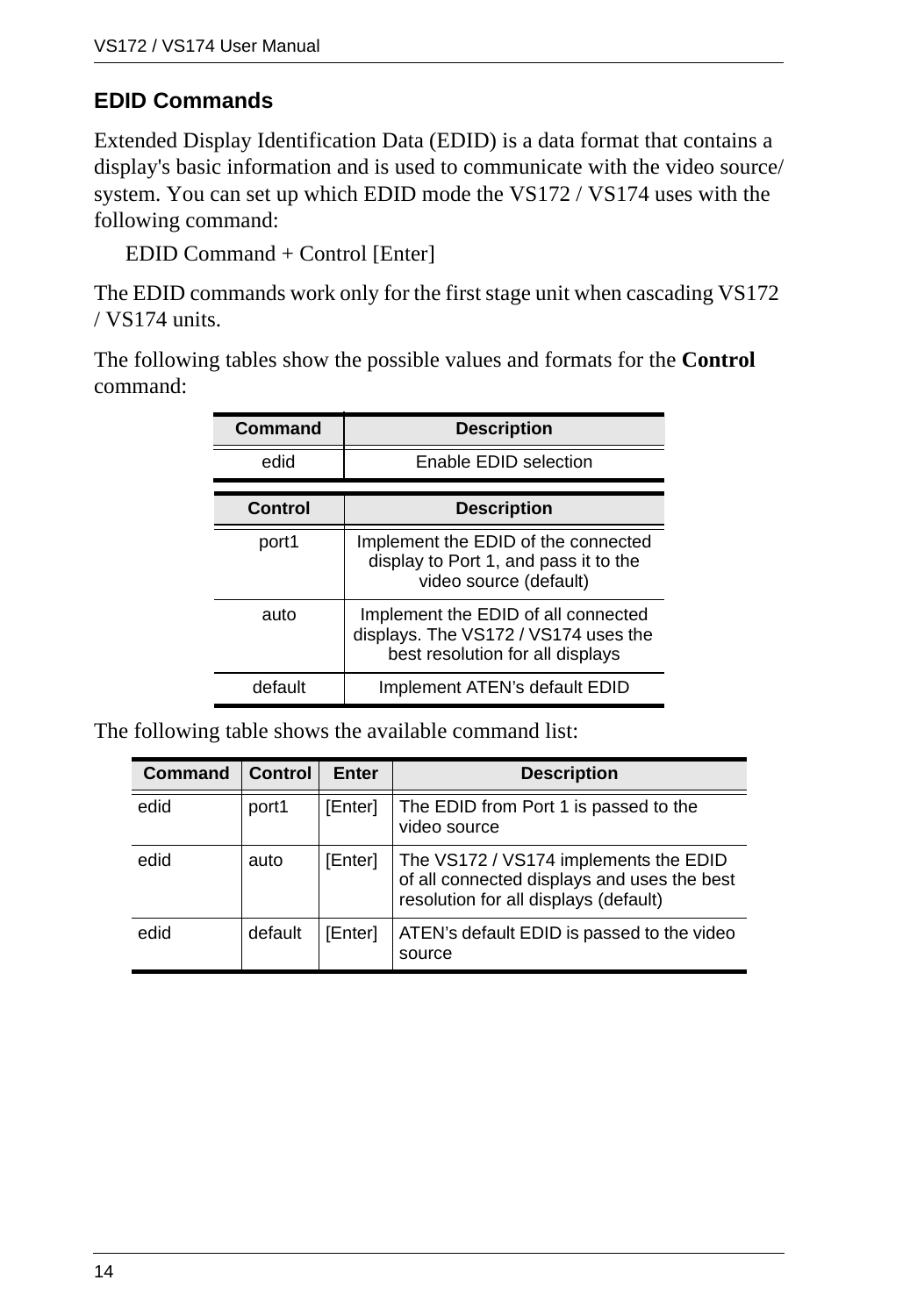#### **Mute Commands**

Enable or disable audio coming from the output port(s) using the following command:

Mute Command + Output + Port + Control [Enter]

The following tables show the possible values and formats for the **Output**, **Port** and **Control** commands:

| Command | <b>Description</b>                                             |
|---------|----------------------------------------------------------------|
| mute    | Enable / Disable audio of output port(s)                       |
| Output  | <b>Description</b>                                             |
| n       | Output command                                                 |
|         |                                                                |
| Port    | <b>Description</b>                                             |
| yу      | Identify the output port to which the mute<br>command applies. |
| $\star$ | All output ports                                               |
|         |                                                                |
| Control | <b>Description</b>                                             |
| on      | Mute on; audio from output port is disabled                    |
| off     | Mute off; audio output enabled (default)                       |

**Note:** Each command string can be separated with a space.

| Command |   |         | Output   Port   Control | Enter   | <b>Description</b>          |
|---------|---|---------|-------------------------|---------|-----------------------------|
| mute    | o | yу      | on                      | [Enter] | No audio from port          |
| mute    | o | $\star$ | on                      | [Enter] | No audio from all ports     |
| mute    | о | yу      | off                     | [Enter] | Audio enabled for port      |
| mute    | O | $\star$ | off                     | [Enter] | Audio enabled for all ports |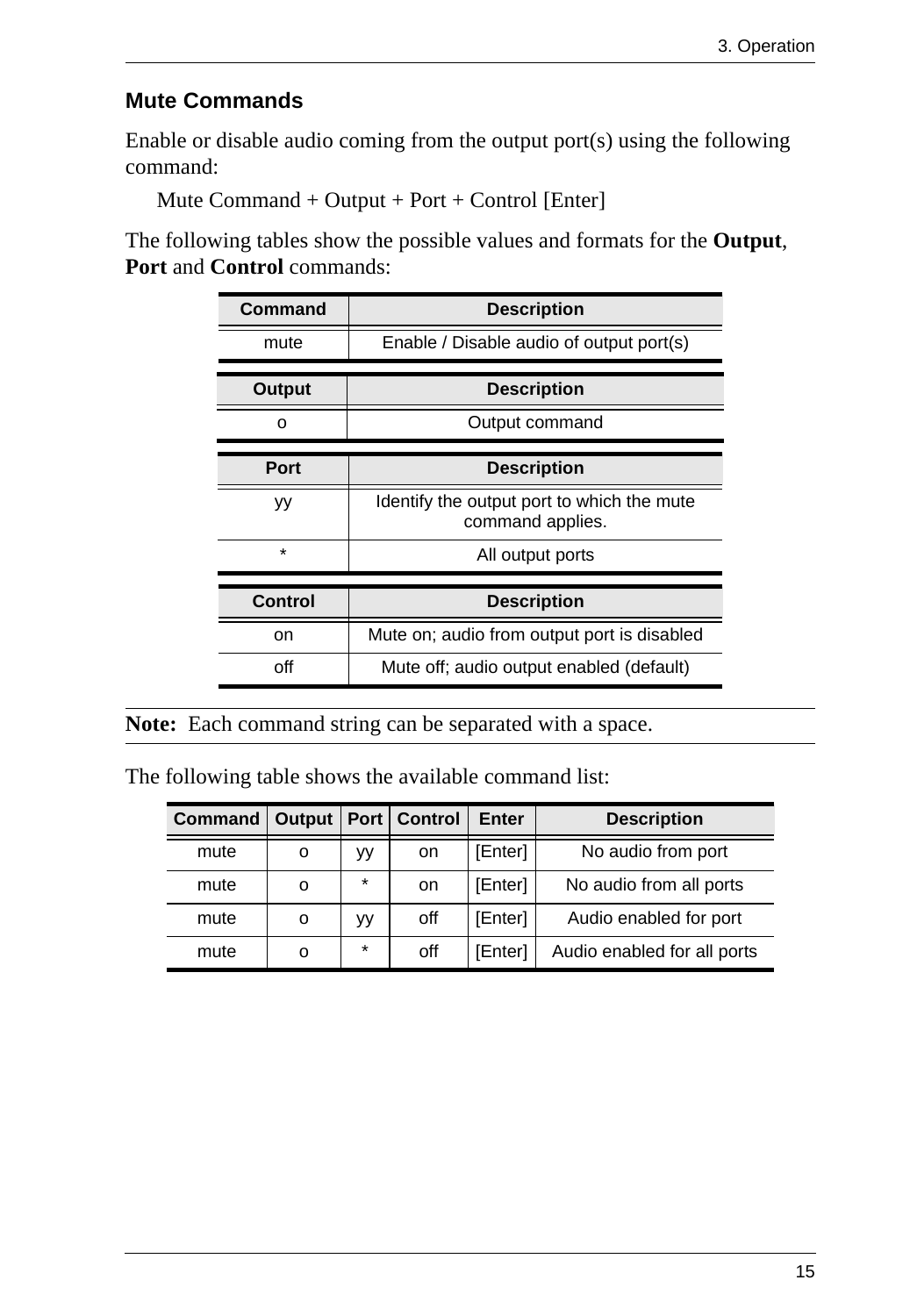#### **Firmware Commands**

Upgrade the firmware by using this command:

Upgrade Command + Control [Enter]

The firmware upgrade command works only for the unit connected to the local PC or hardware / software controller. In order to upgrade the firmware of other VS172 / VS174 units in the cascade, manually connect them, one by one, to the local PC.

The following tables show the possible values and formats for the **Control**  command:

| Command | <b>Description</b>                  |  |
|---------|-------------------------------------|--|
| upgrade | Starts the firmware upgrade process |  |

| Command   Enter |             | <b>Description</b>              |  |
|-----------------|-------------|---------------------------------|--|
| upgrade         | I [Enter] I | Firmware upgrade process starts |  |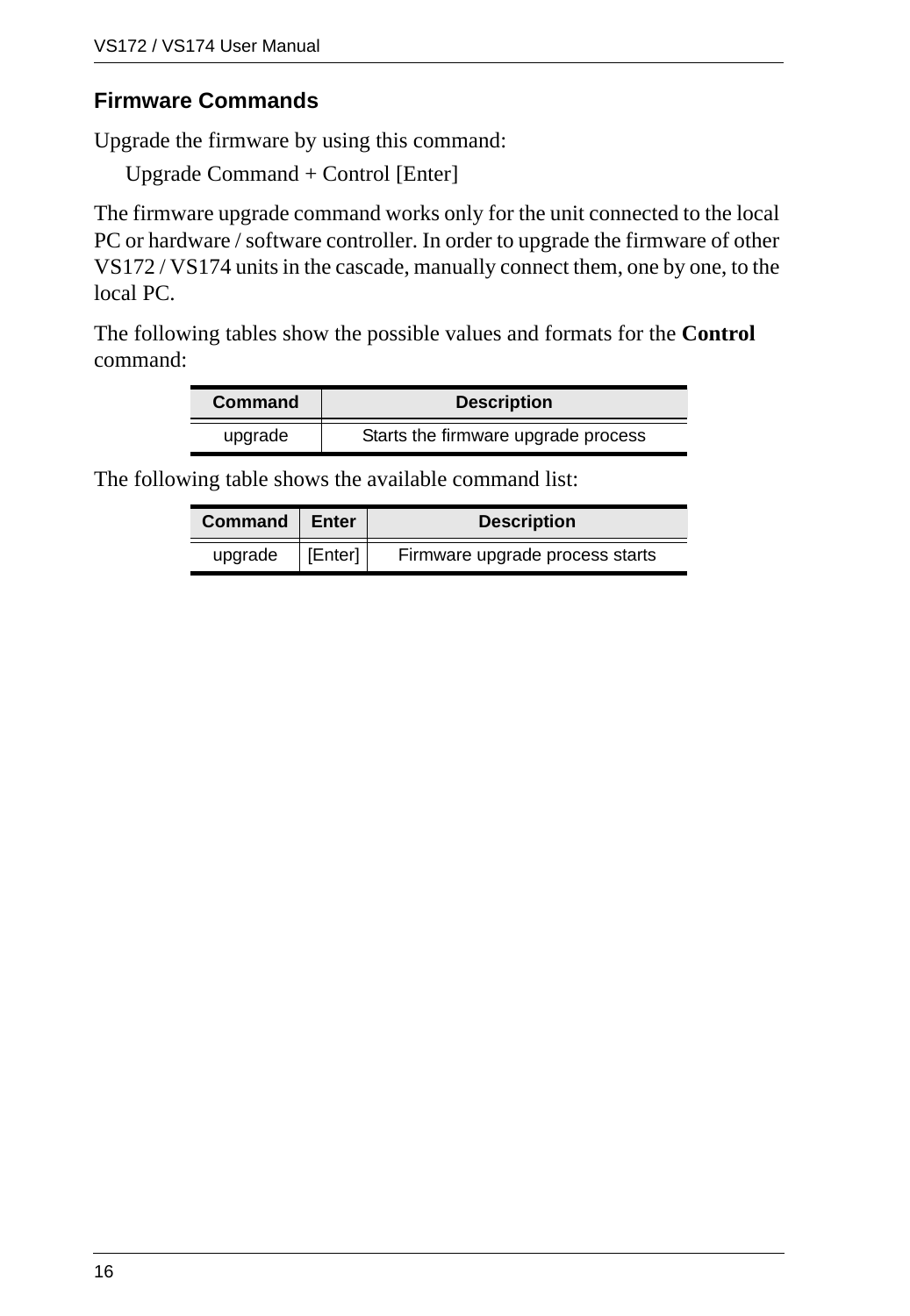#### **Read Commands**

View information from the device using the following command:

Read Command + Port + Control [Enter]

The following tables show the possible values and formats for the **Port** and **Control** commands:

| Command | <b>Description</b>                                             |  |  |  |
|---------|----------------------------------------------------------------|--|--|--|
| read    | Reads and displays information from the VS172/<br><b>VS174</b> |  |  |  |
| O       | Output port                                                    |  |  |  |
| Port    | <b>Description</b>                                             |  |  |  |
| yу      | Displays the status of the port                                |  |  |  |
| $\star$ | Displays status of all ports                                   |  |  |  |
| Control | <b>Description</b>                                             |  |  |  |
| version | Displays the firmware version of the VS172 / VS174             |  |  |  |
| edid    | Displays the EDID mode setting of device 01                    |  |  |  |
| video   | Displays the video status (on/off)                             |  |  |  |
| audio   | Displays the audio status (on/off)                             |  |  |  |

**Note:** Each command string can be separated with a space.

|  |  |  |  |  |  |  | The following table shows the available command list: |  |
|--|--|--|--|--|--|--|-------------------------------------------------------|--|
|--|--|--|--|--|--|--|-------------------------------------------------------|--|

| Command | Output   | Port    | Control | Enter   | <b>Description</b>                     |
|---------|----------|---------|---------|---------|----------------------------------------|
| read    | $\Omega$ | уу      | version | [Enter] | Displays firmware version              |
| read    | $\Omega$ | $\star$ | version | [Enter] | Displays firmware version of all ports |
| read    | $\circ$  | yу      | edid    | [Enter] | Displays EDID mode                     |
| read    | $\Omega$ | $\star$ | edid    | [Enter] | Displays EDID mode of all ports        |
| read    | $\Omega$ | yу      | video   | [Enter] | Displays video status                  |
| read    | $\Omega$ | $\star$ | video   | [Enter] | Displays video status of all ports     |
| read    | o        | yу      | audio   | [Enter] | Displays audio status                  |
| read    | $\circ$  | $\star$ | audio   | [Enter] | Displays audio status of all ports     |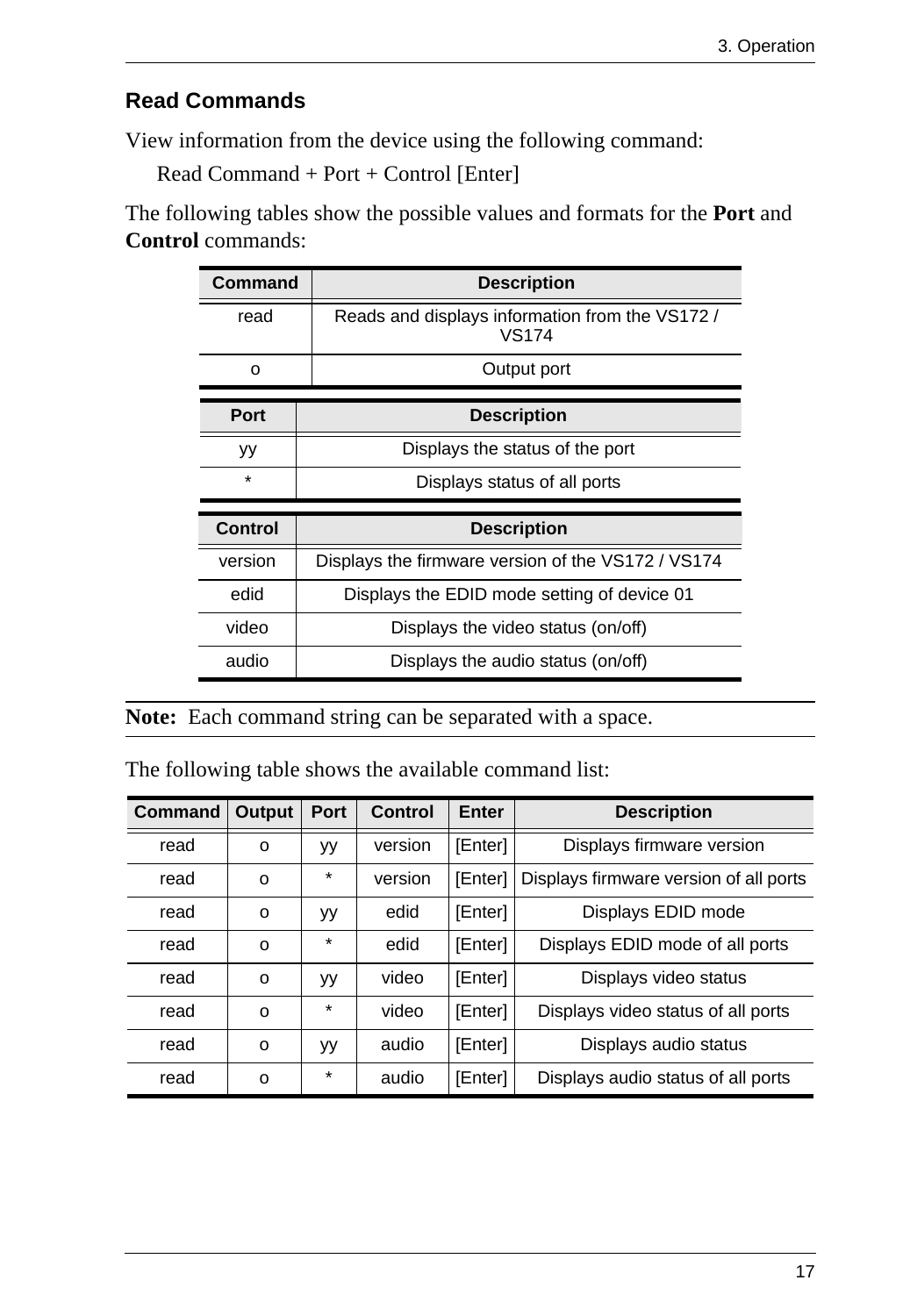#### <span id="page-26-0"></span>**Reset Commands**

Reset the VS172 / VS174 to default factory settings using the following command:

Reset Command + Output + Port [Enter]

The following tables show the possible values and formats for the **Output** and **Port** commands:

| Command | <b>Description</b>                                             |  |
|---------|----------------------------------------------------------------|--|
| reset   | Resets to factory default settings                             |  |
| Output  | <b>Description</b>                                             |  |
| ი       | Output port                                                    |  |
| Port    | <b>Description</b>                                             |  |
| ۷y      | Identify the output port to which the<br>reset command applies |  |
| $\star$ | All output ports                                               |  |

**Note:** Each command string can be separated with a space.

The following table shows the available command list:

| Command   Output   Port   Enter |   |         |         | <b>Description</b> |
|---------------------------------|---|---------|---------|--------------------|
| reset                           | ο | VV      | [Enter] | Resets the port    |
| reset                           | ο | $\star$ | [Enter] | Resets all ports   |

#### **Verification**

After entering a command, a verification message appears at the end of the command line as follows:

- **command ok** indicates that the command is correct and successfully performed by the VS172 / VS174.
- **command incorrect** indicates that the command has the wrong format and/or values.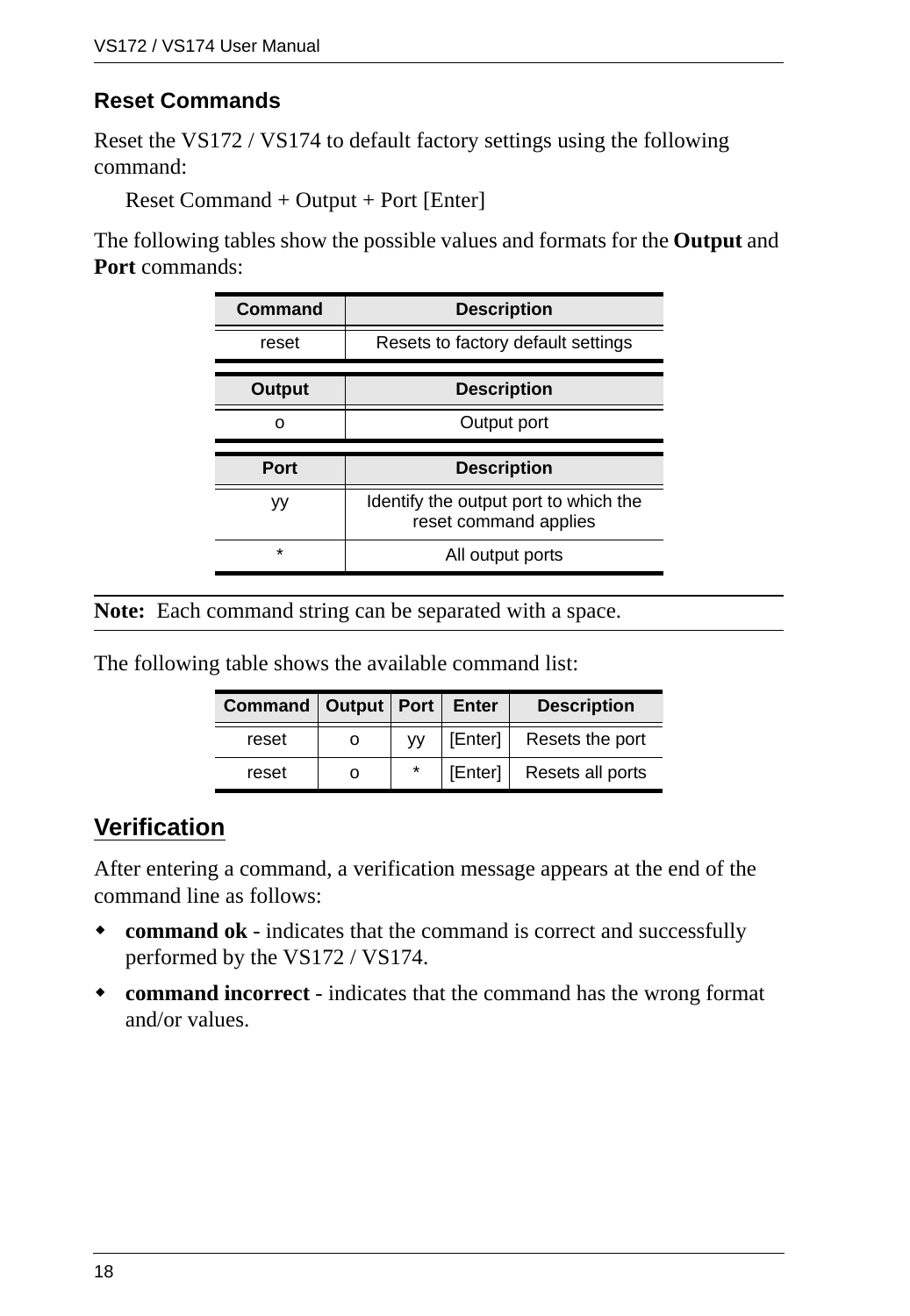# **Appendix**

## <span id="page-27-0"></span>**Safety Instructions**

#### **General**

- Read all of these instructions. Save them for future reference.
- Follow all warnings and instructions marked on the device.
- Do not place the device on any unstable surface (cart, stand, table, etc.). If the device falls, serious damage will result.
- Do not use the device near water.
- Do not place the device near, or over, radiators or heat registers.
- The device cabinet is provided with slots and openings to allow for adequate ventilation. To ensure reliable operation, and to protect against overheating, these openings must never be blocked or covered.
- The device should never be placed on a soft surface (bed, sofa, rug, etc.) as this will block its ventilation openings. Likewise, the device should not be placed in a built in enclosure unless adequate ventilation has been provided.
- Never spill liquid of any kind on the device.
- Unplug the device from the wall outlet before cleaning. Do not use liquid or aerosol cleaners. Use a damp cloth for cleaning.
- The device should be operated from the type of power source indicated on the marking label. If you are not sure of the type of power available, consult your dealer or local power company.
- The device is designed for IT power distribution systems with 230V phase-to-phase voltage.
- To prevent damage to your installation it is important that all devices are properly grounded.
- The device is equipped with a DC adapter. This is a safety feature.
- To help protect your system from sudden, transient increases and decreases in electrical power, use a surge suppressor, line conditioner, or un-interruptible power supply (UPS).
- Position system cables and power cables carefully; Be sure that nothing rests on any cables.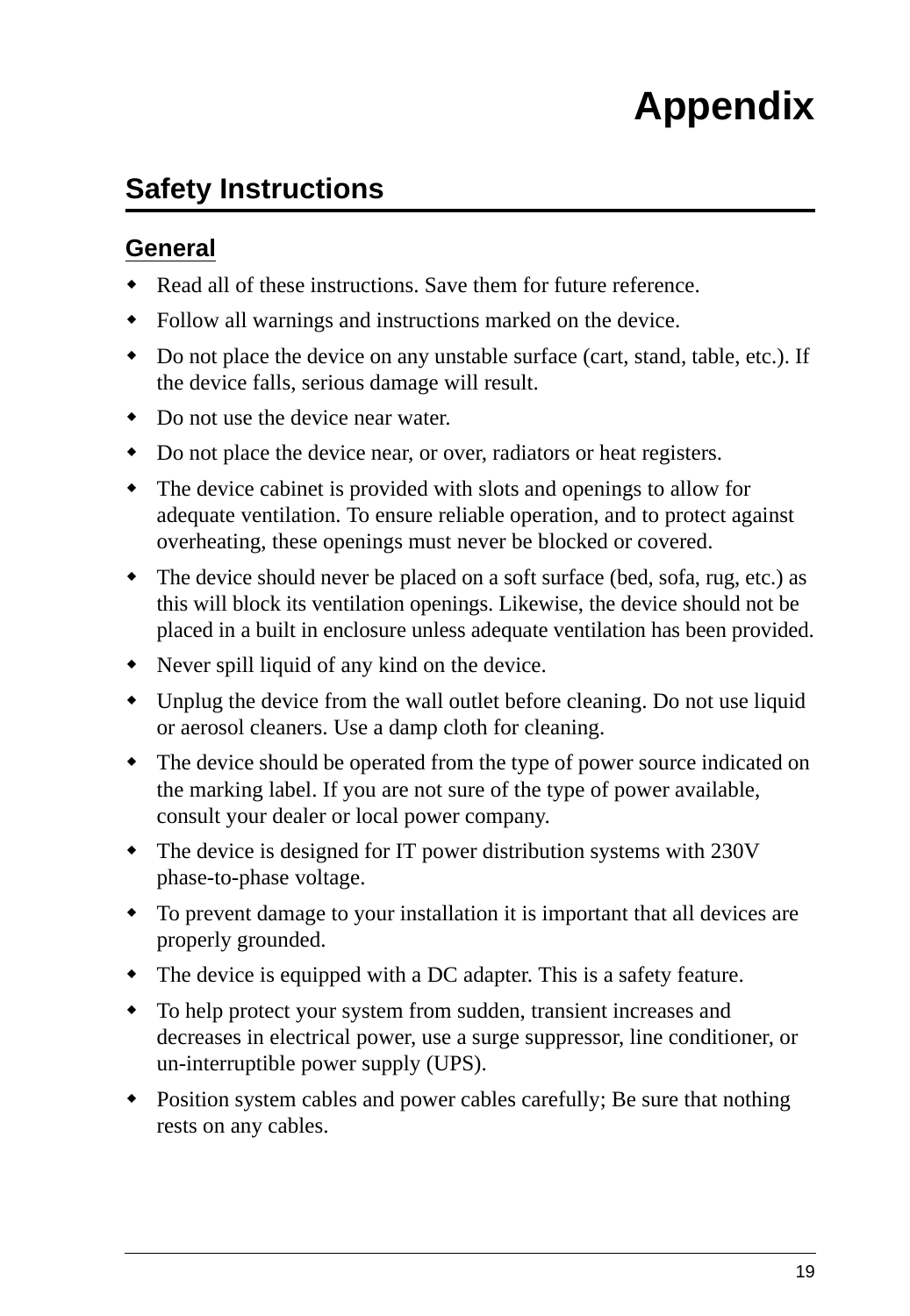- Never push objects of any kind into or through cabinet slots. They may touch dangerous voltage points or short out parts resulting in a risk of fire or electrical shock.
- Do not attempt to service the device yourself. Refer all servicing to qualified service personnel.
- If the following conditions occur, unplug the device from the wall outlet and bring it to qualified service personnel for repair.
	- Liquid has been spilled into the device.
	- The device has been exposed to rain or water.
	- The device has been dropped, or the cabinet has been damaged.
	- The device exhibits a distinct change in performance, indicating a need for service.
	- The device does not operate normally when the operating instructions are followed.
- Only adjust those controls that are covered in the operating instructions. Improper adjustment of other controls may result in damage that will require extensive work by a qualified technician to repair.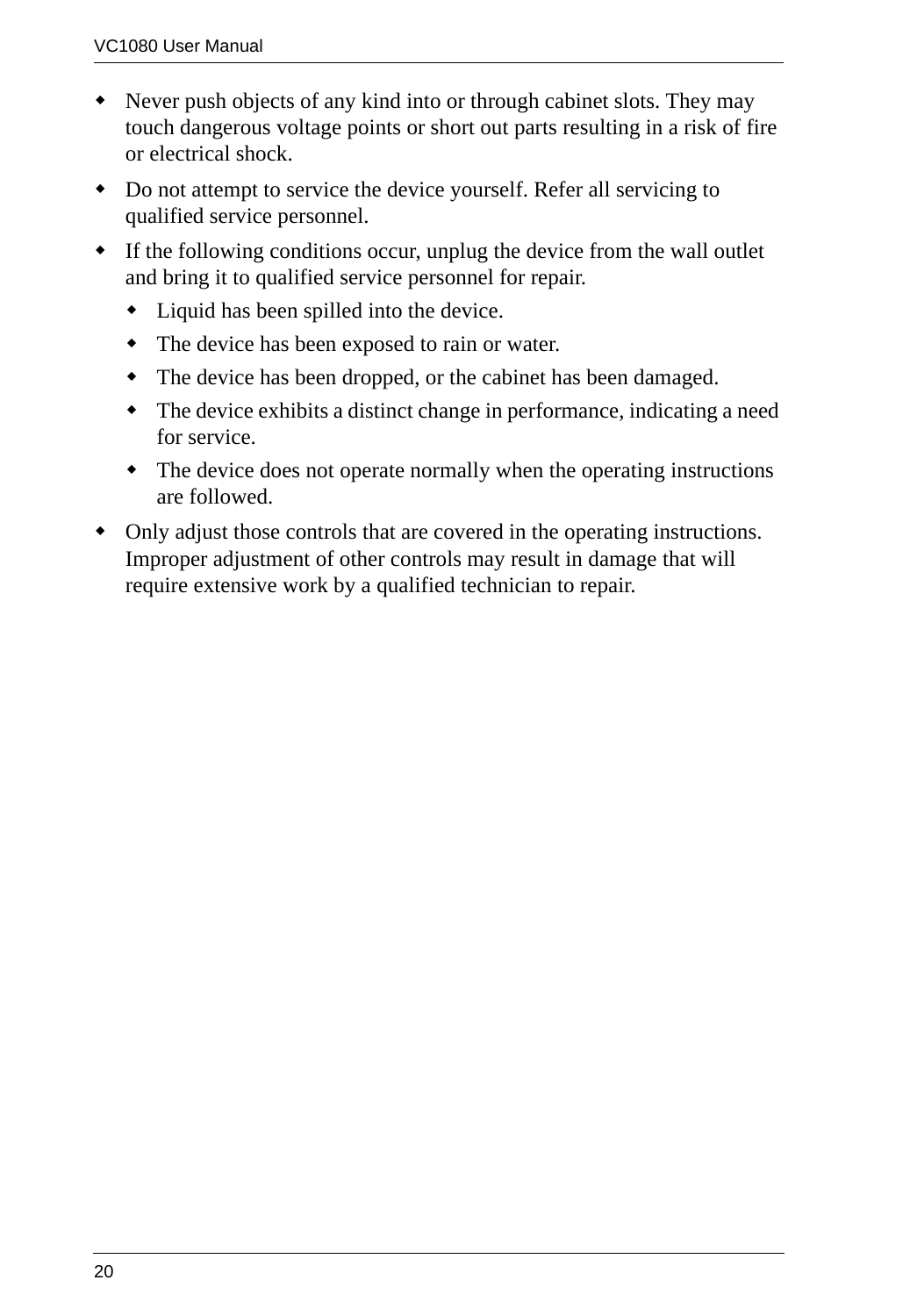# **Technical Support**

#### **International**

- For online technical support including troubleshooting, documentation, and software updates: **http://eservice.aten.com**
- For telephone support, see *[Telephone Support](#page-2-0)*, page iii:

### **North America**

| <b>Email Support</b>           |                                                                    | support@aten-usa.com            |
|--------------------------------|--------------------------------------------------------------------|---------------------------------|
| Online<br>Technical<br>Support | Troubleshooting<br><b>Documentation</b><br><b>Software Updates</b> | http://www.aten-usa.com/support |
| <b>Telephone Support</b>       |                                                                    | 1-888-999-ATEN ext 4988         |

When you contact us, please have the following information ready beforehand:

- Product model number, serial number, and date of purchase.
- Your computer configuration, including operating system, revision level, expansion cards, and software.
- Any error messages displayed at the time the error occurred.
- The sequence of operations that led up to the error.
- Any other information you feel may be of help.